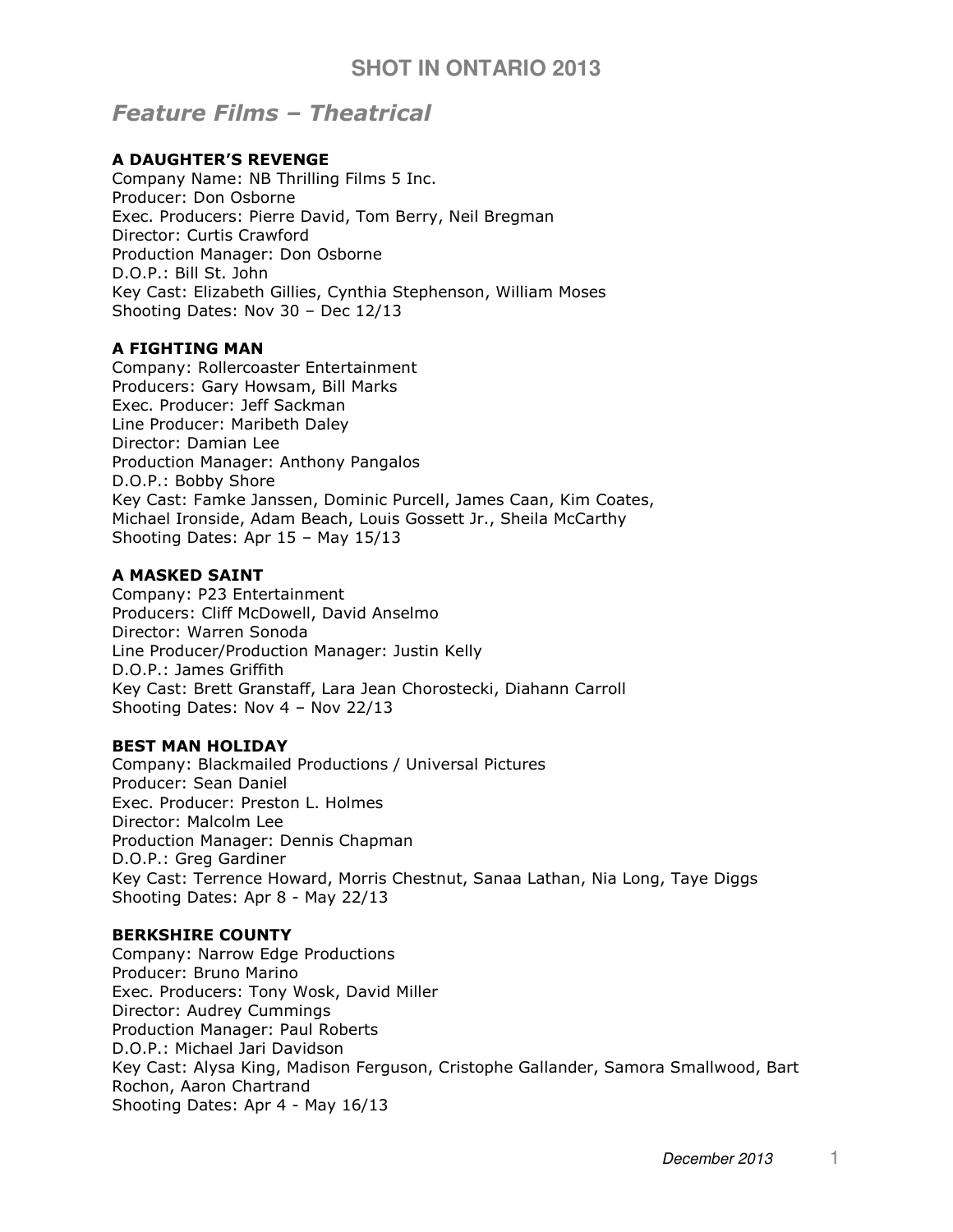## BIG NEWS FROM GRAND ROCK

Company: Markham Street Films Producer: Judy Holm, Michael McNamara Director: Daniel Perlmutter Production Manager: Sarah Jackson D.O.P.: Samy Inayeh Key Cast: Aaron Ashmore, Kristin Booth, Art Hindle, Ennis Esmer Shooting Dates: Sep 30 – Oct 24/13

## BLUR

Company: Black Cat Entertainment Producer: Bruno Marino Exec. Producer: Steve Schirripa Director: George D'Amato D.O.P.: Robin Miller Key Cast: Sofia Troop, Joseph Cannata Shoot Dates: Oct 17 - Nov 30/13

## CARRIE (Re-shoots)

Company: Metro-Goldwyn-Mayer (MGM) Producer: Becki Trujillo Exec. Producer: J. Miles Dale Director:: Kimberly Peirce Production Manager: Anna Beben D.O.P.: Steve Yedlin Key Cast: Julianne Moore, Chloe Moretz, Gabriella Wilde Shooting Dates: May 6 - May 8/13

## CLARA'S DEADLY SECRET

Company: Clara's Secret Inc. Exec. Producers: Jina Panebianco, Tosca Musk, Andrew Erin Director: Andrew Erin Production Manager: Sarah Deline D.O.P.: John P. Tarver Key Cast: Emmanuelle Vaugier, Kate Drummond , Eva Link, Richard Ruccolo, Jonathan Potts Shooting Dates: May 03 - May 26/13

## COCONUT HERO

Company: Six Island Productions Producders: Paul Scherzer, Fabian Maubach Director: Florian Cossen Production Manager: David Ralph D.O.P.: Brendan Steacy Key Cast: Sebastian Schipper, Alex Ozerov Shooting Dates: Sep 04 - Oct 05/13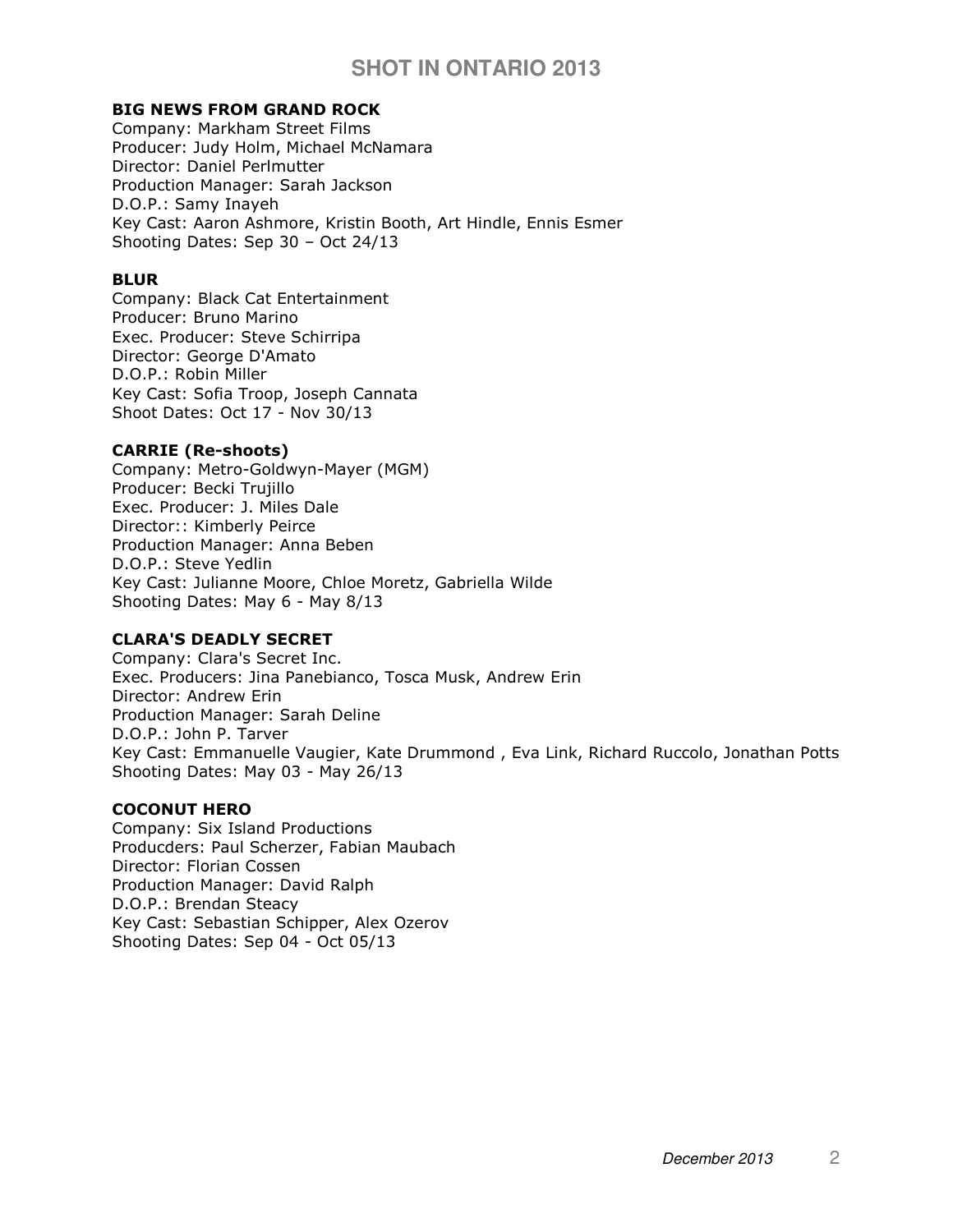## CROOK

Company: Zed Filmworks, Fluke Films Producers: Donald Osborne, Curtis Crawford, Robert Menzies, Adrian Langley Exec. Producers: Pierre David, Tom Berry Director: Adrian Langley Production Manager: Donald Osborne D.O.P.: Adrian Langley Key Cast: Adam Beach, Leah Gibson, Bill Lake and Jon McLaren Shooting Dates: Feb 1 – Feb 18/13

## DEAD OF WINTER (KILLING TIME)

Company: OutPost Media Producer: Michael Hamilton-Wright Exec. Producer: Chris Harrington Director: Bob Rice LP / Production Manager: Marc Swenker D.O.P.: Stephen Chandler Whitehead Key Cast: Lisa Marcos, Damon Runyan, Morgan Kelly, James Wallis, John Carew Shooting Dates: Jan 21 - Feb 12/13

#### DEUX NUIT

Company: Cinémaginaire Inc. Producers: Daniel Louis, Denise Robert Production Supervisor: Sari Friedland Director: Denys Arcand D.O.P.: Nathalie Moliavko-Visotzky Key Cast: Mélanie Thierry, Marie-Josée Croze , Melanie Merkosky, Edith Scob Shooting Dates: Jun 1 – Jun 5/13

## DR. CABBIE

Company: Firsttake Entertainment Producers: Andre Rouleau, Ajay Virmani, Pauline Dhillon Exec. Producers: Ronald Gilberrt, Scott Mednick Director: Jean-Francois Pouliot Line Producer: Ronald Gilbert Production Manager: Robin Reelis D.O.P: Allen Smith Key Cast: Vinay Virmani, Adrianne Palicki, Kunal Nayyar, Lillete Dubey, Mircea Monroe Shooting Dates: Apr 10 – May 19/13

#### **HACKER**

Company: Hacker Productions Inc. Producer: Sanzhar Sultanov Exec. Producer: Jai Khanna Director: Akhan Satayev Line Producer: Marc Swenker D.O.P.: Pavel Patriki Key Cast: Callan McAuliffe, Lorraine Nicholson, Daniel Eric Gold Shooting Dates: Nov 27 - Dec 30/13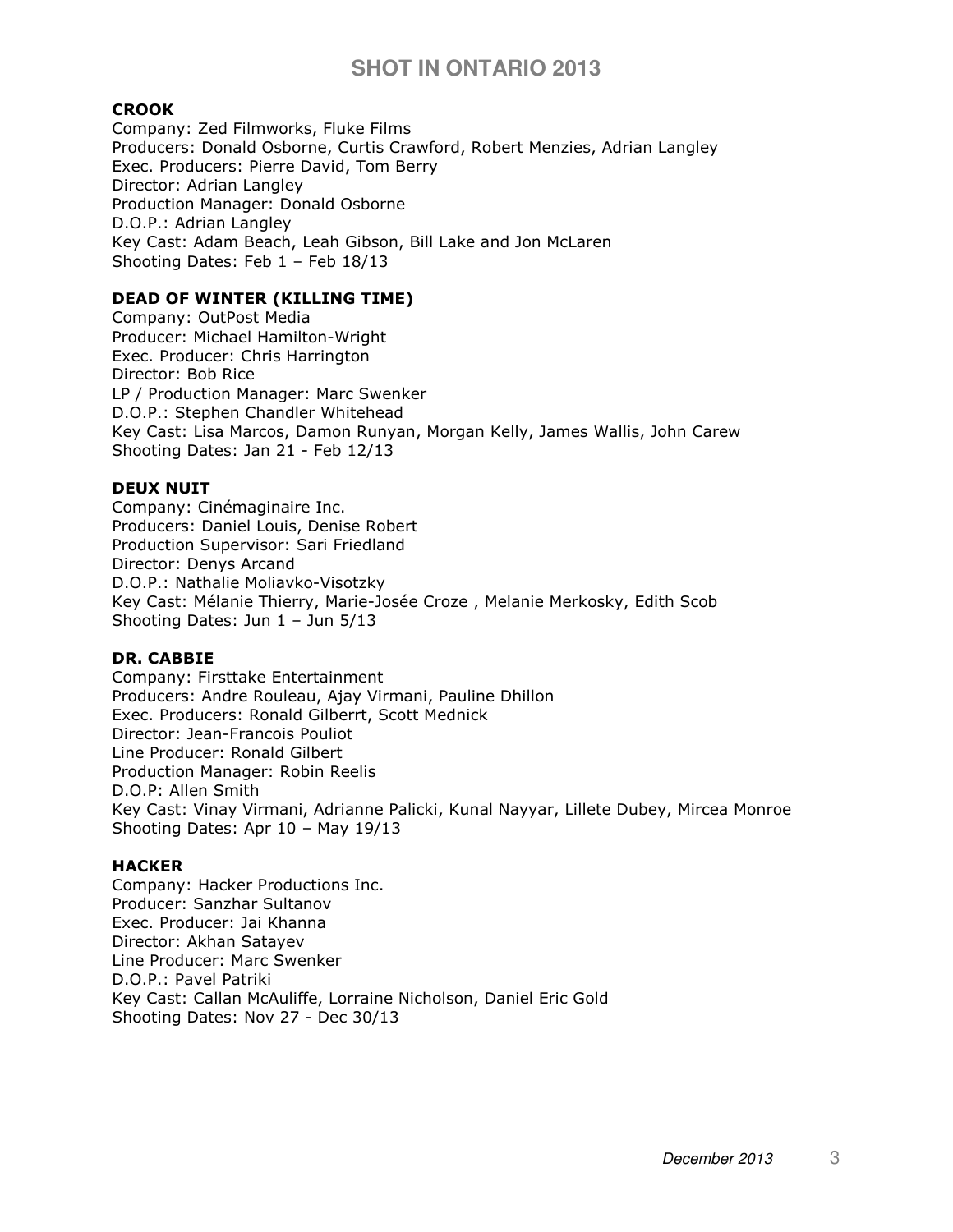## HE NEVER DIED

Company: 108 Media Producers: Brandon Baker, Zach Hagen, Adam J. Shully, Adrienne Stern Exec. Producers: Michael Dragnea, Henry Rollins Director: Jason Krawczyk Production Manager: Derek Rappaport D.O.P.: Eric Billman Shooting Dates: Nov 11 - Dec 13/13 Key Cast: Henry Rollins, Boo Boo Stewart

#### **HELLIONS**

Company: Hellions Productions Inc. Producer: Paul Lenart Exec. Producer: Frank Siracusa Director: Bruce MacDonald Production Manager: Andrea Raffaghello Key Cast: Robert Patrick, Rossif Sutherland, Luke Bilyk, Rachel Wilson, Peter DaCunha Shooting Dates: Oct 28 – Nov 29/13

#### HIT BY LIGHTNING

Company: Chantal Chamandy Entertainment Producer: Chantal Chamandy Exec. Producer: Mike Ades Director: Ricky Blitt D.O.P.: Arthur Cooper Line Producer: Rob Menzies Production Manager: Alain Gagnon Key Cast: John Cryer, Will Sasso, Stefanie Szostak, Jed Rees Shooting Dates: May 21 - Jun 11/13

## ICE SOLDIERS

Company: Bunk 11 Pictures Producers: Jeff Sackman, Michael Baker Director: Sturla Gunnarsson LP/Production Manager: Aaron Barnett D.O.P.: Stephen Reizes Key Cast: Adam Beach, Michael Ironside, Gabriel Hogan Shooting Dates: Feb 18 – Mar 22/13

## IF YOU SEE HER (HAPPILY EVER AFTER)

Company: Paragraph Pictures Inc. Producer: David Gordian Director: Joan Carr-Wiggin Production Manager: Maribeth Daley D.O.P.: Arthur Cooper Key Cast: Janet Montgomery, Sara Paxton, Alex Kingston, Peter Firth, Al Sapienza Shooting Dates: Oct 7 – Nov 8/13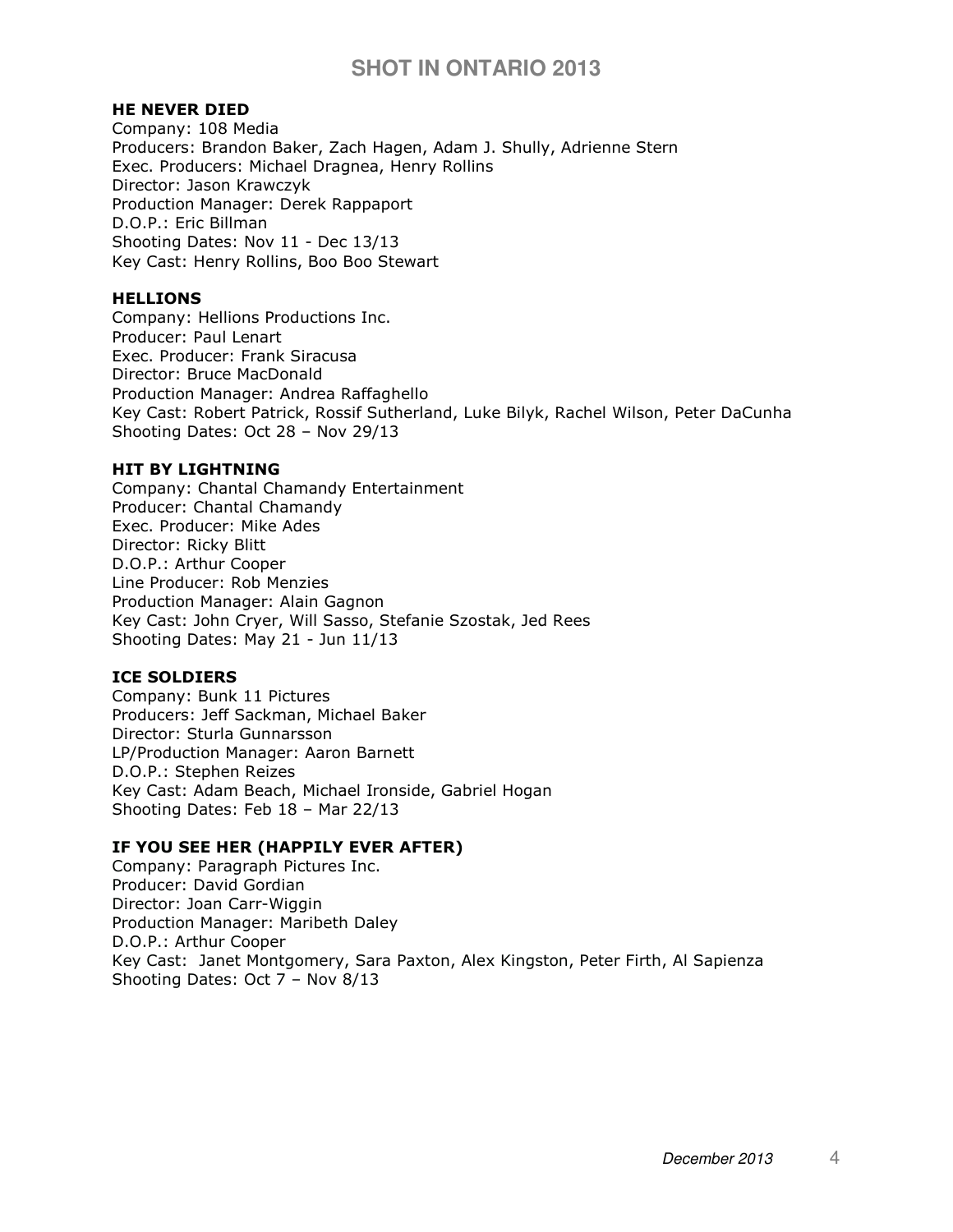## LOVE, ROSIE

Company: Canyon Creek Films Producers: Don Carmody, Robert Kulzer Exec. Producer: Martin Moszkowicz Director: Christian Ditter Production Manager: Daniel Bekerman D.O.P.: Christian Rein Key Cast: Lily Collins, Sam Claflin Shooting Dates: May 13 - May 17/13

## MAN VS.

Company: Darius - MV Productions Inc. Producer: Nicholas Tabarrok Director: Adam Massey Production Manager: Christopher Danton D.O.P.: Miroslav Baszak Key Cast: Chris Diamantopoulos Shooting Dates: Oct 28 – Nov 15/13

#### MANGIACAKE

Company: Wet Umbrella Producers: Christina Cuffari, Nate Estabrooks, Megan Martin Director: Nate Estabrooks Line Producer: Christina Cuffari Key Cast: Melanie Scrofano, Christina Cuffari, Jocelyne Zucco, Paula MacPherson, Harmon Walsh Shooting Dates: Jun 7 – Jun 25/13

#### MANHATTAN UNDYING

Company: Manhattan Undying Films Ltd. Producer: Mike Leandro Exec. Producer: Charles Wachsberg Director: Babak Payma Production Manager: Szonja Jakovits-Laframboise D.O.P.: Daniele Nannuzzi Key Cast: Luke Grimes, Sarah Reomer, Milton Barnes Shooting Dates: Feb 25 - Mar 22/13

## MAPS TO THE STARS

Company: Sentient Entertainment Exec. Producers: Renee Tab, Benedict Carver Producer: Martin Katz Director: David Cronenberg LP/Production Manager: Joe Boccia D.O.P.: Peter Suschitzky Key Cast: Robert Pattinson, Mia Wasikowska, John Cusack, Julianne Moore, Carrie Fisher Shooting Dates: Jul. 8 – Aug 12/13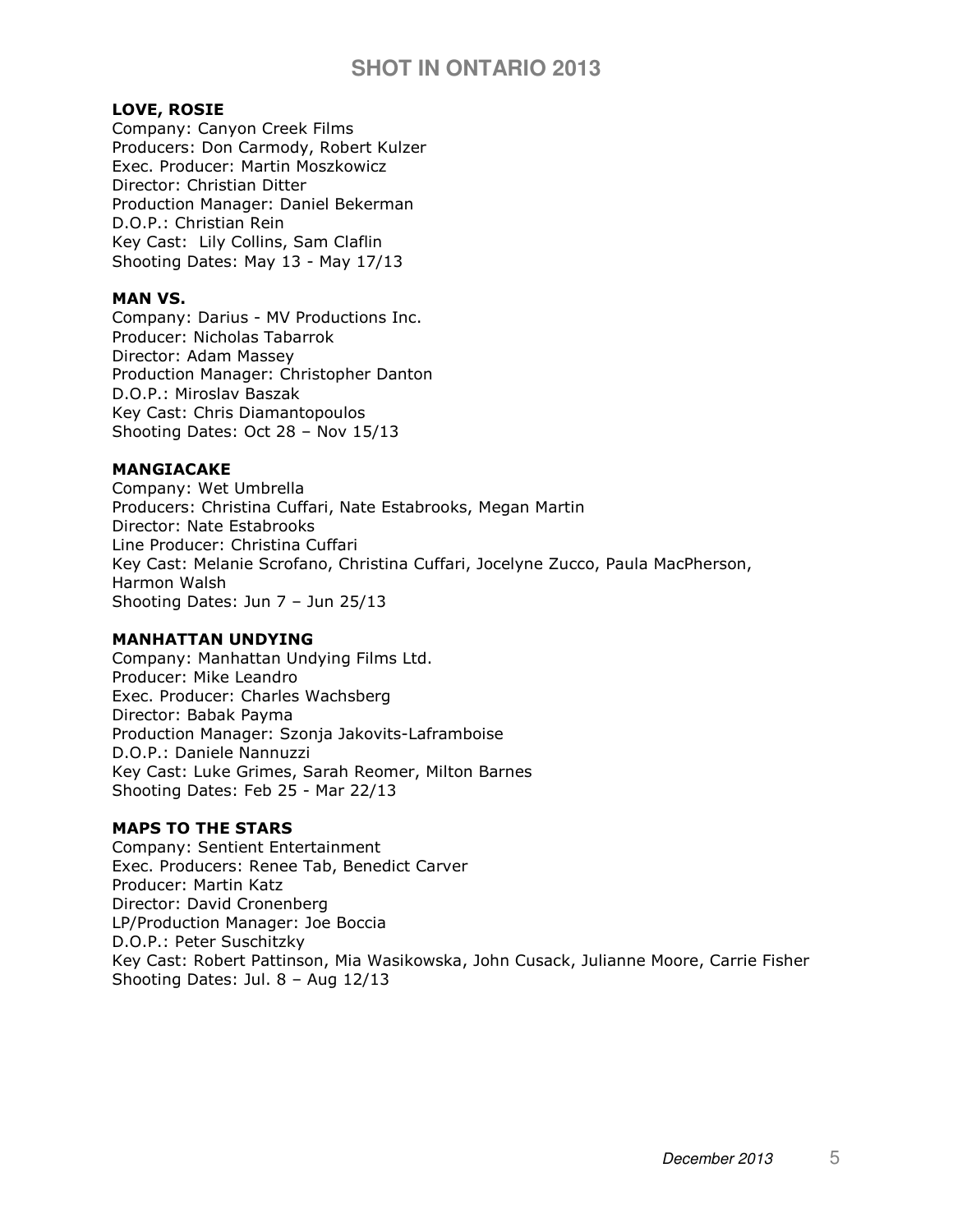#### MIDNIGHT SUN

Company: Hyde Park Entertainment Producers: Karine Martin, Kim Todd Exec. Producers: Jean-François Doray, Kevin Scott Frakes, Raj Brinder Singh Director: Roger Spottiswoode Production Manager: Gina Fowler D.O.P.: Peter Wunstorf Key Cast: Bridget Moynahan, Dakota Goyo, Goran Visnjic, Kendra Timmins, Russell Yuen Shooting Dates: Jun 24 - Jul 11/13

## THE MORTAL INSTRUMENTS: CITY OF ASHES

Company: Constantin Films Producers: Robert Kulzer, Don Carmody Exec. Producers: Michael Lynne, Martin Moszkowicz, Robert Shaye Director: Harald Zwart LP/Production Manager: Hartley Gorenstein D.O.P.: Geir Andreassen Key Cast: Lily Collins, Jamie Campbell-Bower Shooting Dates: Sep 23 - Dec 06/13

#### NO STRANGER THAN LOVE

Company: Pangaea Pictures Producer: Paul Fler Exec. Producers: Simon Wernham, Jeffrey Latimer, Fred Roos, Richard Wernham Director: Nick Wernham Production Manager: Mike Masters D.O.P.: Michael LeBlanc Key Cast: Alison Brie, Justin Chatwin, Colin Hanks, Dylan Everett, Lisa Berry Shooting Dates: May 27 - Jun 21/13

## PATCH TOWN

Company: 2350021 Ontario Inc. Producers: Craig Goodwill, David Sparkes Exec. Producers: Mark Montefiore, Alfredo Contreras Director: Craig Goodwill Line Producer: Peter Harvey Production Manager: Heather Dahlstrom D.O.P.: Guy Godfree Key Cast: Lisa Ray, Julian Richings, Rob Ramsay, Suresh John Shooting Dates: Jan 9 - Feb 5 /13

#### POLTERGEIST

Company: Weeping Willow Productions Ltd. Exec. Producer: John Powers Middleton Producers: JR Young, Becki Trujillo Director: Gil Kenan Production Manager: Lyn Lucibello D.O.P.: Javier Aguirresarobe Key Cast: Sam Rockwell, Rosemarie DeWitt, Jared Harris, Jane Adams Shooting Dates: Sep 23 – Dec 9/13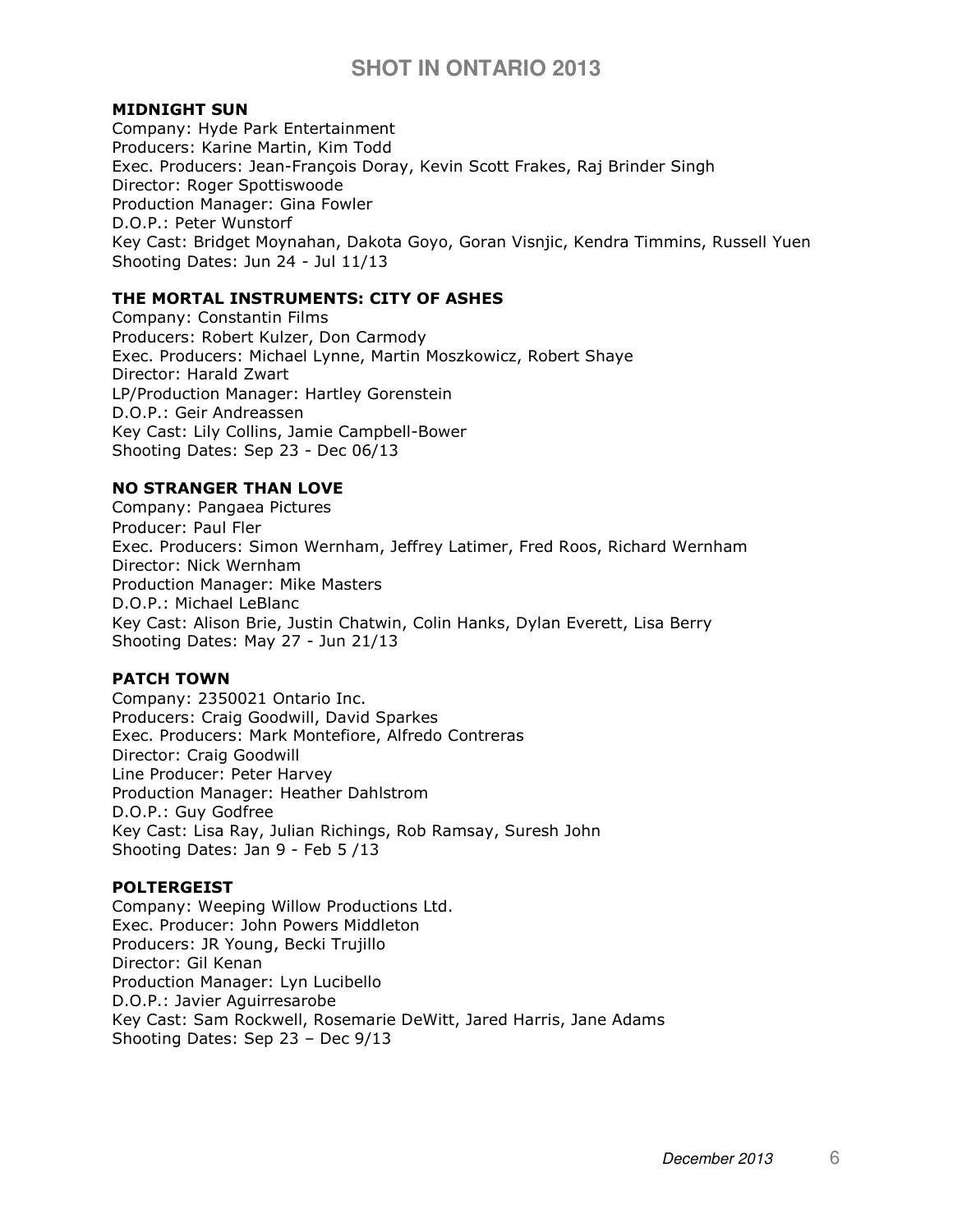#### POMPEII

Company: Constantin Films Producer: Don Carmody Exec. Producer: Peter Schlessel Director: Paul W S Anderson LP/Production Manager: Hartley Gorenstein D.O.P.: Glen Macpherson Key Cast: Emily Browning, Carrie-Anne Moss, Kit Harington, Adewale Akinnuoye-Agbaje, Kiefer Sutherland Shooting Dates: Apr 22 - Jul 05/13

## ROBOCOP

Company: OCP Prods. Ltd. Producers: Mark Abraham, Gary Barber, Roger Birnbaum, Eric Newman, Exec. Producer: Bill Carraro Director: Jose Padilha Production Manager: Lyn Lucibello D.O.P.: Lula Carvalho Key Cast: Gary Oldman, Samuel L. Jackson, Joel Kinnaman, Abbie Cornish, Jay Baruchel, Hugh Laurie Shooting Dates: Sep 5/12 – Jan 11/13

#### SKATING TO NEW YORK

Company: Chicago Entertainment Producer: Wendy Japhet Exec. Producers: David Hamilton, Sandy Kroopf, Avi Reik Director: Charles Minsky Line Producer: Jessica Daniel Production Manager: Richard Blonski D.O.P.: Francois Dagenais Key Cast: Connor Jessup, Wesley Morgan, Gage Munroe, Matthew Knight, Dylan Everett Shooting Dates: Jan 29 - Feb 28/13

#### THE CALLING

Company: Breaking Ball Films Producer: Randy Manis Exec. Producers: Jonathan Bronfman, Christine Vachon Director: Jason Stone Production Manager: Ted Miller DOP: David Robert Jones Key Cast: Susan Sarandon, Gil Bellows, Ellen Burstyn, Topher Grace, Donald Sutherland Shooting Dates: Mar 18 - Apr 17/13

## THE CAPTIVE (QUEEN OF THE NIGHT)

Company: Ego Film Arts Producer: Atom Egoyan, Jennifer Weiss, Stephen Traynor, Simone Urdl Exec. Producer: Patrice Theroux Director: Atom Egoyan Production Manager: Stephen Traynor D.O.P.: Paul Sarossy Key Cast: Ryan Reynolds, Scott Speedman, Rosario Dawson, Mireille Enos, Kevin Durand Shooting Dates: Feb 4 - Mar 18/13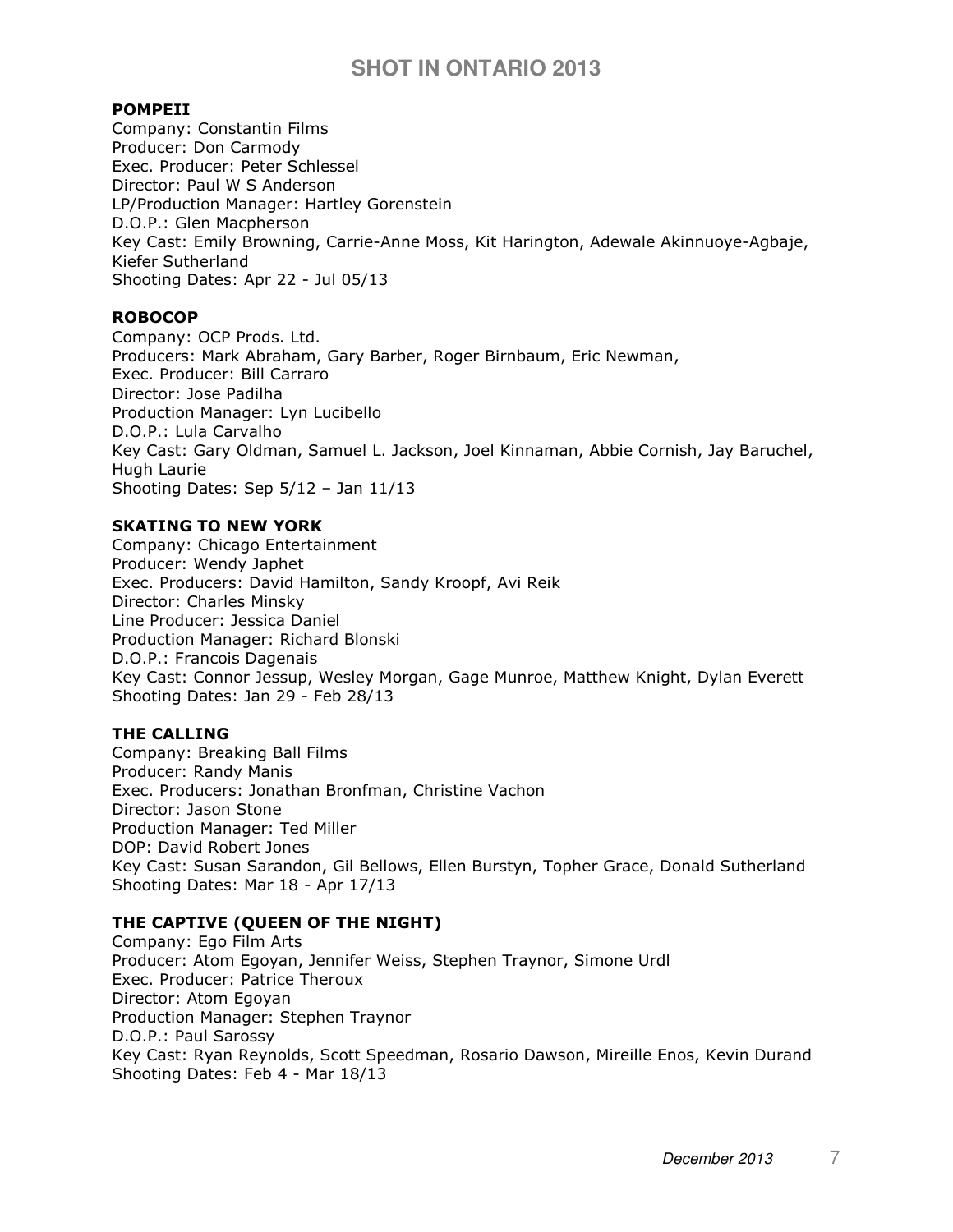## TORMENT

Company: Gearshift Films Producer: Borga Dorter Exec. Producers: Carlos Fernandez, Julio Fernandez, Adria Mones Director: Jordan Barker LP / Production Manager: Brian Campbell D.O.P.: Boris Mojsovski Key Cast: Peter DaCunha, Stephen McHattie Shooting Dates: May 1 - May 29/13

# Movies for Television / Cable Feature

## A DAY LATE AND A DOLLAR SHORT

Company: ADLADS Films Canada Inc. Producers: Jeff Hayes, Bill Haber, Stephen Tolkin, Greg Copeland Exec. Producer: Bill Haber, Jeffrey M. Hayes Director: Stephen Tolkin Production Manager: Tony Thatcher D.O.P.: David Greene Key Cast: Whoopi Goldberg Shooting Dates: Aug 8 – Sep 10/13

## A VERY LARRY CHRISTMAS

Company: Outpost Media Inc. Producer: Michael Wright Exec. Producer: Dominique Telson Director: Bille Woodroof Production Manager: Danny Rossner D.O.P.: Tommy Maddox Key Cast: DeRay Davis, Tatyana Ali, Charles Dutton, Loretta Devine Shooting Dates: May 18 – Jun 7/13

#### AMERICAN GIRL: BLANCHE

Company: Blanche Productions Inc. Producer: Avram Kaplan Exec. Producer: Debra Martin Chase Director: Vince Marcello Production Manager: Sarah Jackson D.O.P.: Jon Joffin Key Cast: Erin Pitt, Grace Davidson, Sarah Murphy-Dyson Shooting Dates: Jun 14 - Jul 12/13

#### APPLE MORTGAGE CAKE

Company: Gateau Productions Inc. Producers: Robert Lee, Jonathan Schwartz Director: Michael Scott Production Manager Natalie Urquhart D.O.P.: Boris Mojsovski Key Cast: Kimberly Elise, Kevin Hanchard Shooting Dates: Dec 9 – Dec 20/13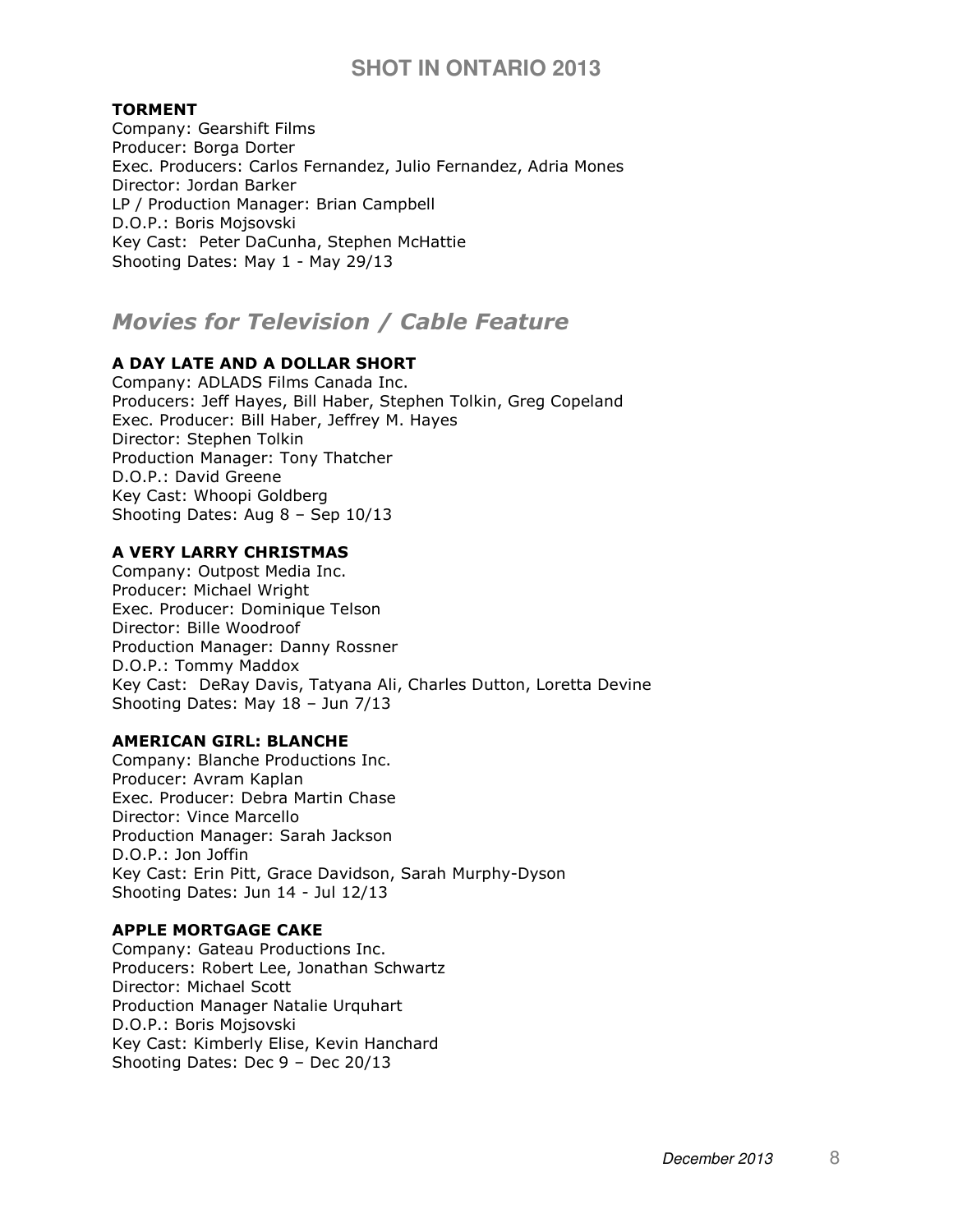#### BOMB GIRLS

Company: Muse Entertainment Enterprises Producer: John Calvert Exec. Producers: Michael Prupas, Janis Lundman, Adrienne Mitchell Director: Jerry Ciccoritti Production Manager: Sandra Lumlock D.O.P.: Eric Cayla Key Cast: Meg Tilly, Jodi Balfour, Charlotte Hegele, Ali Liebert Shooting Dates: Oct 28 – Nov 18/13

## BREAKDOWN AT 17

Company: NB Thrilling Films 3 Inc. Producers: Stefan Wodoslawsky, Don Osborne, Curtis Crawford Exec. Producers: Tom Berry, Pierre David, Neil Bregman Director: Tony Lefresne D.O.P.: Bill St. John Key Cast: Erin Sanders, Vanessa Morgan, Catherine Dent, Rob Stewart, Jefferson Brown Shooting Dates: Sep 07 - Sep 24/13

#### CHRISTMAS STAR

Company: Chesler/Perlmutter Productions / Hallmark Producers: Rob Vaughn, Marek Posival Exec. Producers: Lewis Chesler, David Perlmutter Director: John Bradshaw Production Manager: Marek Posival D.O.P.: Russ Goozee Key Cast: Shannon Elizabeth, Steve Byers, Kyle Harrison Breitkopf, Christopher Jacot Shooting Dates: Apr 19 - May 06/13

## CHRISTMAS WITH TUCKER

Company: Hallmark Channel / Muse Entertainment Enterprises Producer: Michael Prupas Exec. Producers: David Anselmo, Dave Alan Johnson, Jonas Prupas, Michael Prupas, Joel S. Rice, Fernando Szew Director: Larry McLean Line Producer: Steve Solomos Production Manager: Deborah Marks D.O.P.: Peter Benison Key Cast: James Brolin, Gage Munroe, Josie Bissett Shooting Dates: Mar 4 - Mar 22/13

## CRIMINAL SEDUCTION

Company: NB Movies 3 inc Producer: Neil Bregman Exec. Producers: Tom Berry, David de Crane Director: Penelope Buitenhuis Production Manager: Kim Yu D.O.P.: Fraser Brown Key Cast: Rhys Ward, Annie Clark, Erik Knudsen, Julia Chantrey Shooting Dates: Sep 25 – Oct 12/13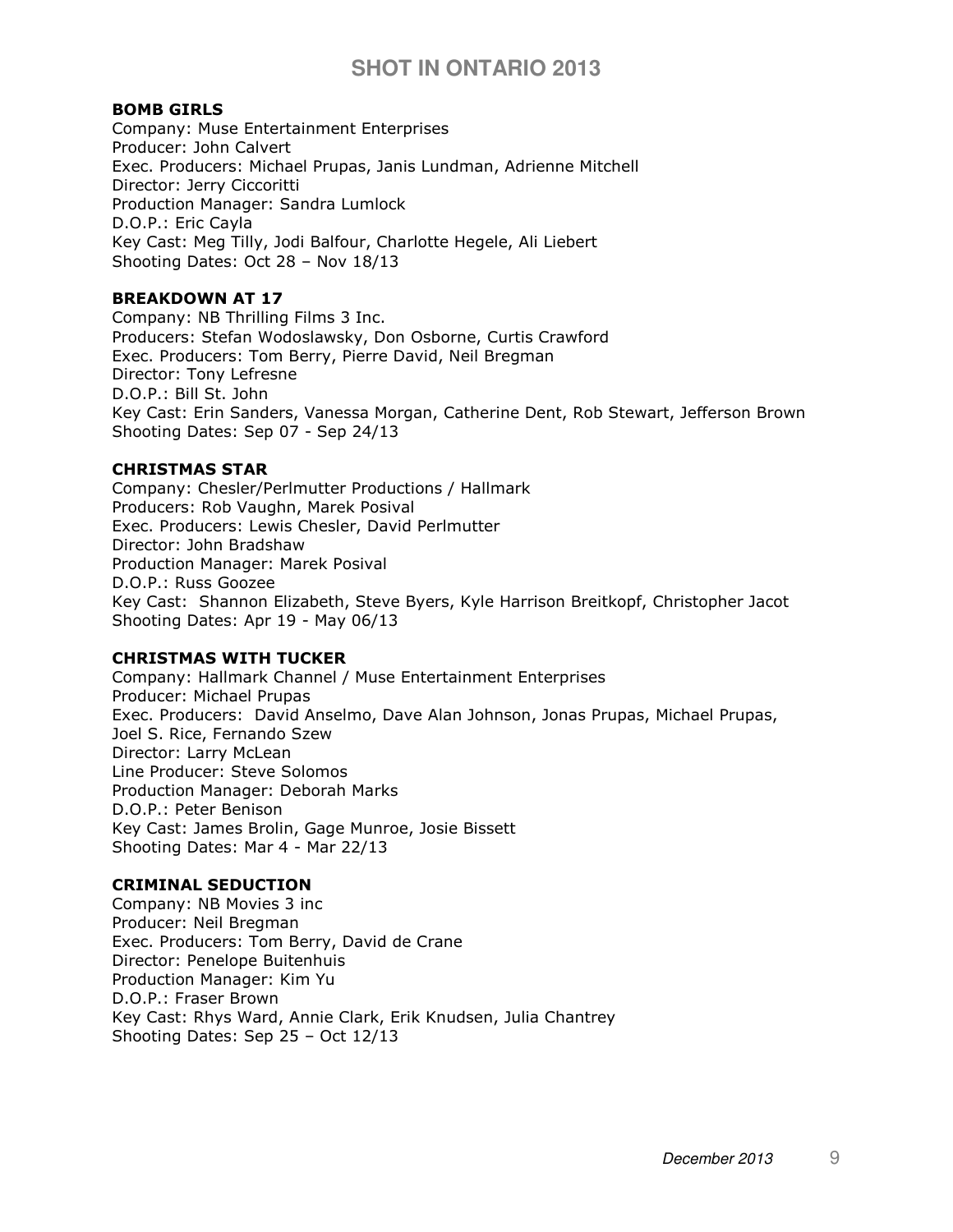## DEAR VIOLA

Company: Entertainment One Television Line Producer: Betty Orr Director: Laurie Lynd Production Manager: Ashley Torgis D.O.P.: Russ Goozee Key Cast: Kellie Martin, Jefferson Brown, Kira Gelineau, Jackie Richardson, Arnold Pinnock Shooting Dates: Sep 24 – Oct 4/13

#### FINDING CHRISTMAS (a.k.a. CHRISTMAS SHARE)

Company: Chesler/Perlmutter Productions / Hallmark Producer: Marek Posival Exec. Producers: Lewis Chesler, David Perlmutter, Robert Vaughn Director: Harvey Crossland Production Manager: Marek Posival D.O.P.: Russ Goozee Key Cast: Shannon Elizabeth, Tricia Helfer, J.T. Hodges, Mark Lutz Shooting Dates: May 9 - May 24/13

## HOW TO BUILD A BETTER BOY

Company: Princessa Productions Producer: Michael J. Maschio Exec. Producers: Adam Kossack, Robin Schorr, Dan Seligman Director: Paul Hoen Production Manager: D J Carson D.O.P.: David Makin Key Cast: Marshall Williams, Neil Whitely, Kelli Berglund, China Anne McClain Shooting Dates: Jul 29 – Sep 5/13

## KILLING DADDY

Company: NB Thrilling Films 5 Inc. Producers: S. Wodoslawsky, C. Crawford Exec. Producer: Neil Bregman Director: Curtis James Crawford D.O.P.: Bill St. John Line Prod./Production Mgr: Don Osborne Key Cast: Elizabeth Gillies, Cynthia Stevenson, William R. Moses Shooting Dates: Nov 30 - Dec 20/13

#### MERRY MIX-UP

Company: Chesler/Perlmutter Productions / Hallmark Producer: Marek Posival Exec. Producers: Lewis Chesler, Robert Vaughn Director: Jonathan Wright Production Manager: Marek Posival D.O.P.: Russ Goozee Key Cast: Mark Wiebe, Scott Gibson, Mimi Kuzyk, Judah Katz Shooting Dates: Apr 1 - Apr 16/13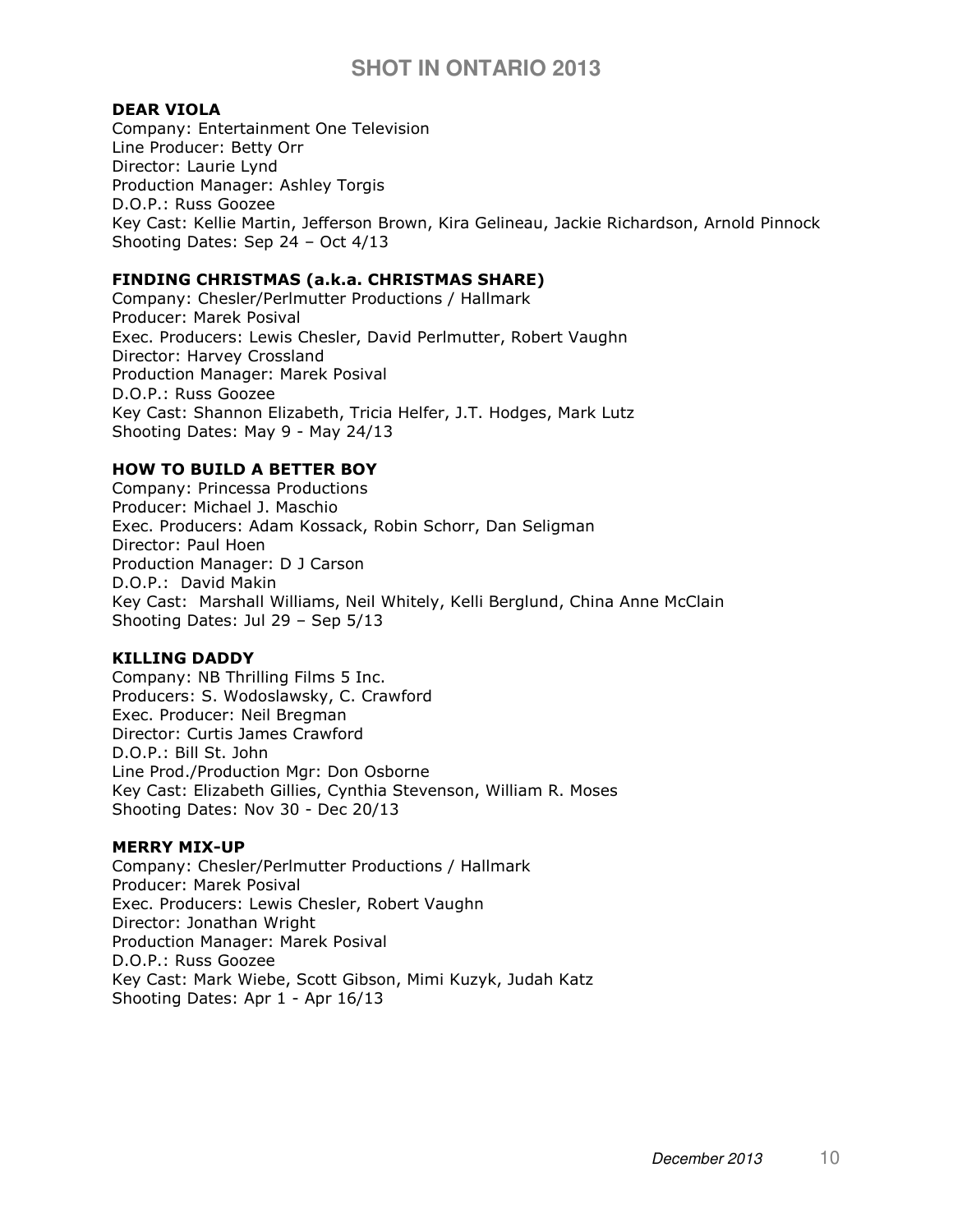## MY DAUGHTER'S NIGHTMARE

Company: NB Movies 2 Inc., Producer: Neil Bregman Exec. Producers: Tom Berry, David de Crane Director: John L'Ecuyer Production Manager: Kim Yu D.O.P.: Fraser Brown Key Cast: Joelle Carter, Madeleine Martin, Paul Popowich, Sergio Di Zio Shooting Dates: Aug 22 - Sep 7/13

## ROCKY ROAD

Company: Entertainment One Television Line Producer: Betty Orr Production Manager: Ashley Torgis Director Brian K. Robert D.O.P.: Russ Goozee, csc Key Cast: Mark Salling, Nicholas Campbell, Scott Thompson, Rebecca Dalton, Deborah Tennant Shooting Dates: Sep 09 - Sep 20/13

## SORORITY SURROGATE

Company: NB Movies Inc. Producer: Neil Bregman Director: John L'Ecuyer Production Manager: Kim Yu D.O.P.: Jonny Cliff Key Cast: Tamara Almeida, Nick Baillie, Matthew Bennett Shooting Dates: Jul 7- Jul 24/13

## TELL THE WORLD

A Frame Productions Producer: Neal Allen Exec. Producer: Kalvin Drever Director: Kyle Portbury Line Producer: Robert Menzies D.O.P.: Peter Moss Key Cast: Tommie-Amber Pirie, Stephen Macdonald Shooting Dates: Jun 17 – Aug 2/13

## THE GIRL HE MET ONLINE

Producer: Donald Osborne Exec. Producer: Neil Bregman Director: Curtis Crawford Production Manager: Don Osborne D.O.P.: Bill St. John Key Cast: Yvonne Zima, Shawn Roberts, Mary-Margaret Humes Shooting Dates: Jul 06 - Jul 24/13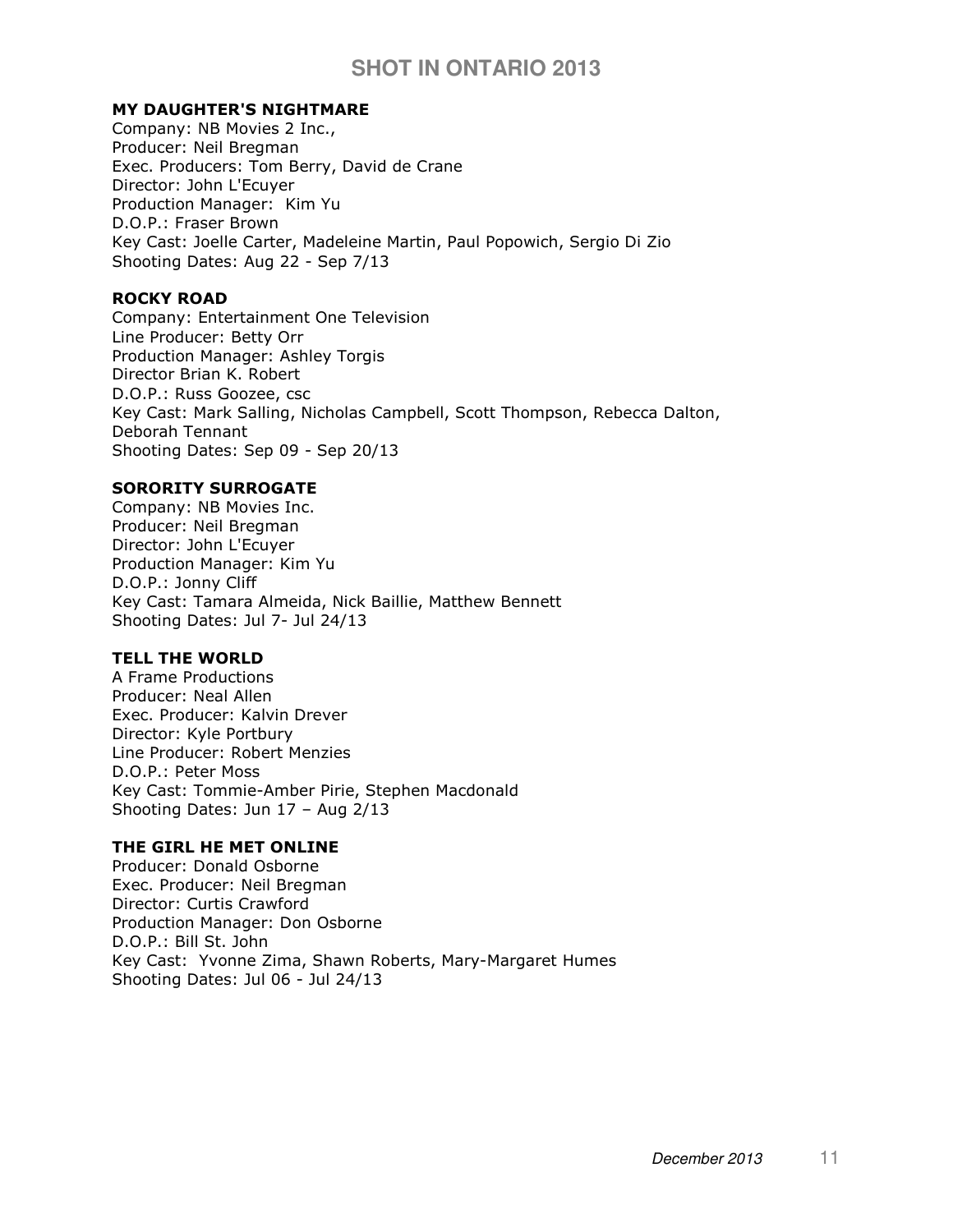## THE GOOD WITCH'S WONDER

TV Movie Whizbang Films Inc. Producer: Andrea Raffaghello Exec. Producer: Frank Siracusa Director: Craig Pryce Production Manager: Andrea Raffaghello D.O.P.: John Berrie Key Cast: Rachel Wilson, Ashley Leggat, Matthew Knight, Chris Potter Shooting Dates: Sep 17 – Oct 5/13

#### THE HUSBAND SHE MET ONLINE

Company Name: Zed Filmworks Producer: Don Osborne Exec. Producers: Tom Berry, Pierre David, Neil Bregman Director: Curtis Crawford Production Manager: Donald M. Osborne D.O.P.: Bill St. John Key Cast: Jason Gray-Stanford, Meredith Monroe, Catherine Mary Stewart, Mimi Kuzyk, Damon Runyan Shooting Dates: Apr 27 – May 17/13

#### THE SECRET LIFE OF A SINGLE MOM

Company: NB Thrilling Films 4 Inc. Producer: Curtis Crawford, Don Osborne, Stefan Wodoslawsky Exec. Producers: Pierre David, Neil Bregman, Tom Berry, Ashley Jones Director: John L'Ecuyer D.O.P.: Bill St. John Shooting Dates: Oct 24 - Nov 14 /13 Key Cast: Ashley Jones

#### THE STAR SPANGLED BANNERS

Company: Muse Entertainment Enterprises Producer: Steve Solomos Exec. Producers: Michael Prupas, Jonas Prupas, Joel Rice Director: Don McBrearty Production Manager: Deborah Marks D.O.P.: Peter Benison Key Cast: Brooke White, Mercedes Ruehl, Christian Campbell Shooting Dates: Apr 24 – May 10/13

## TWELVE TREES OF CHRISTMAS

Company: Lifetime Producer /Production Manager: Marek Posival Exec. Producers: Lewis Chesler, David Perlmutter, Robert Vaughn Director: Michael DeCarlo D.O.P.: Russ Goozee Key Cast: Melanie Brown Shooting Dates: Jun 5 – Jun 20/13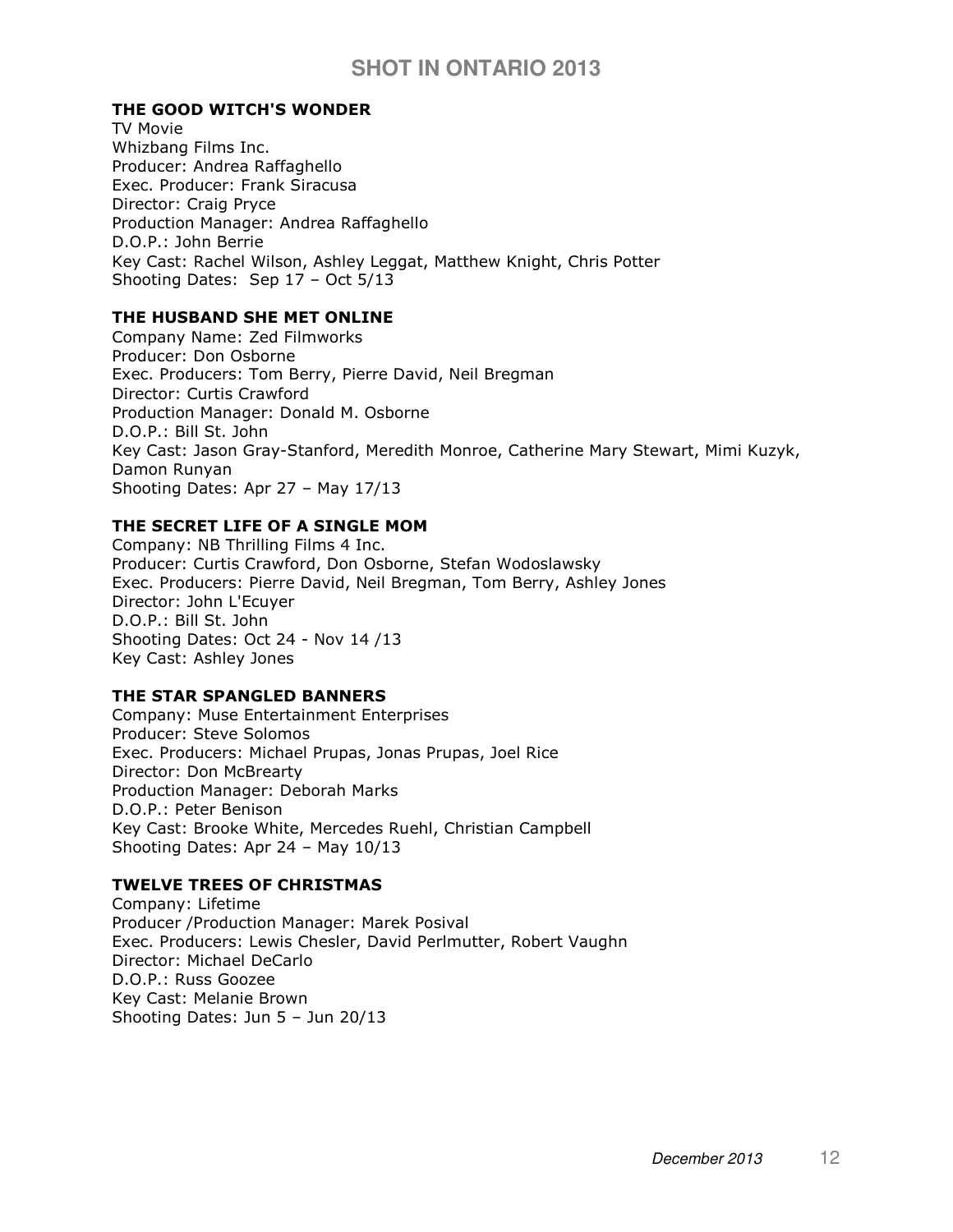# Episodic Series

## BEAUTY AND THE BEAST Season 1

Company: Take 5 Productions / CW Television Network Producer: Frank Siracusa Exec. Producer: J. Weber Directors: Various LP/Production Manager: Thom Pretak D.O.P.: Gregor Hagey, David Greene Key Cast: Kristin Kre, Jay Ryanuk, Austin Basis, Nina Lisandrello Shooting Dates: Jul 30/12 – Apr 18/13

## BEAUTY AND THE BEAST Season 2

Company: Take 5 Productions / CW Television Network Producer: Kevin Lafferty Exec. Producers: Sherri Cooper-Landsman, Jennifer Levin, Frank Siracusa, John Weber, Paul Junger Witt, Ron Koslow, Tony Thomas, Bill Haber, Brian Wayne Peterson, Kelly Souders, Brad Kern Director: Various Production Manager: David Till D.O.P.: Bruce Chun, David Makin Key Cast: Kristin Kre, Jay Ryanuk, Austin Basis, Nina Lisandrello Shooting Dates: Jul 22/13 - Apr 22/14

#### BITTEN Season 1

Company: eOne Producer: Armand Leo Director: Brad Turner LP/Production Manager: Norm Denver D.O.P.: Stephen Reizes Key Cast: Laura Vandervoort, Greyston Holt, Greg Bryk, Paul Greene, Steve Lund Shooting Dates: Apr 9 – Aug 27/13

## COPPER Season 2

Company: Cineflix Inc. Producer: Michael Frislev Exec. Producer: Tom Fontana, Thomas Kelly Director: Various Production Manager: Shauna Jamison D.O.P.: Pierre Gill Key Cast: Tom Weston-Jones, Kevin Ryan, Kyle Schmid, Dylan Taylor, Anastasia Griffith Shooting Dates: Feb 4 - Jul 17/13

## COVERT AFFAIRS Season 4

Company: NBC Exec. Producer: Matt Corman, Chris Ord, Stephen Kay Co-Exec. Producer: Sean Ryerson Director: Various LP/Production Manager: B E Sharpe D.O.P: Colin Hoult, Jamie Barber Key Cast: Piper Perabo, Christopher Gorham, Peter Gallagher, Kari Matchett, Hill Harper Shooting Dates: Apr 8 - Oct 3/13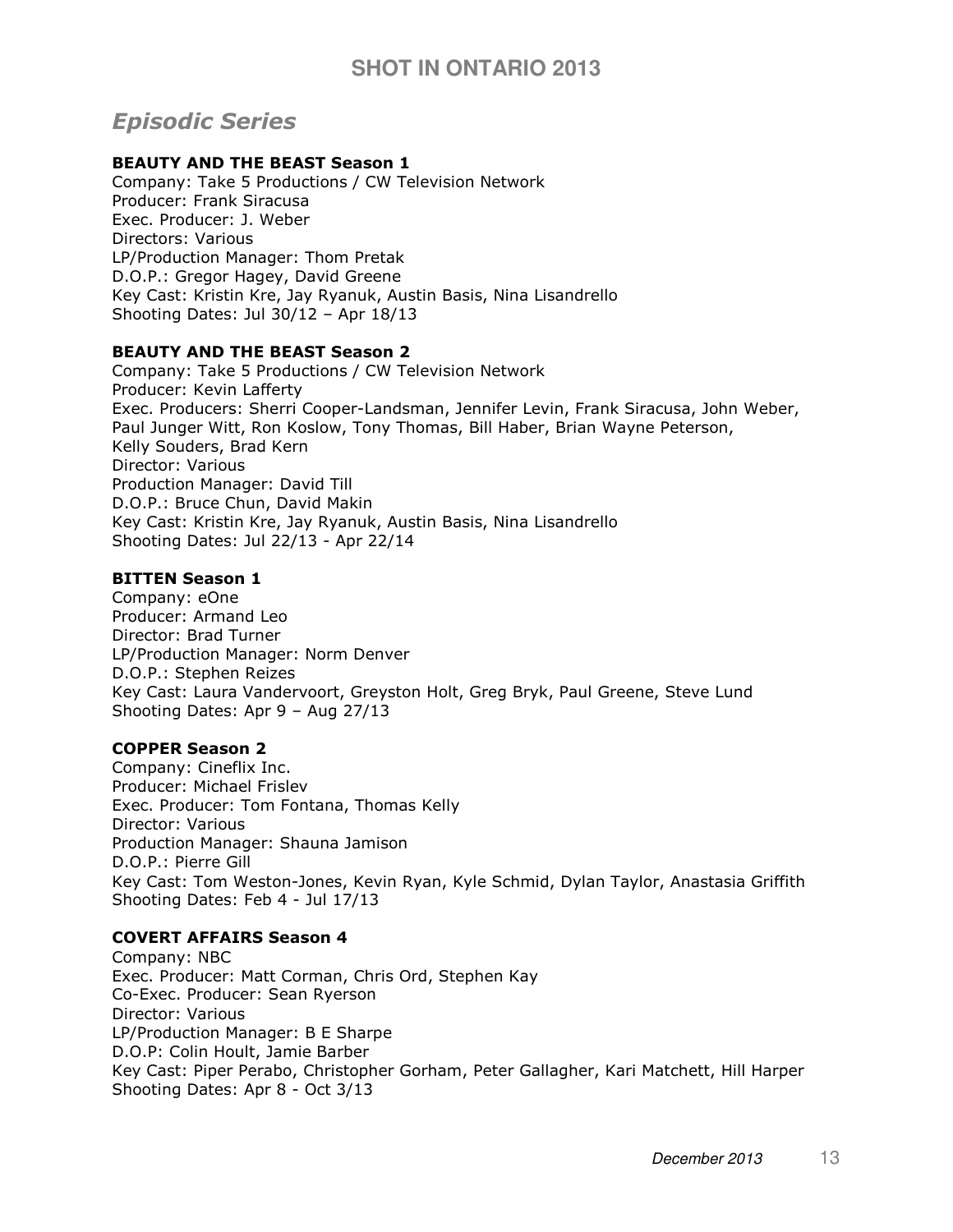#### CRACKED Season 2

Company: White Pine Pictures Producer: Manny Danelon LP/Production Manager: Victoria Woods Director: Various D.O.P.: Rudolf Blahacek Key Cast: David Sutcliffe, Brooke Nevin, Dayo Ade, Luisa d'Oliveira, Karen LeBlanc Shooting Dates: Jun 18 - Sep 13/13

#### DEGRASSI Season 13

Company: Epitome Pictures Inc. Producers: David Lowe, Stephanie Williams, Stefan Brogren Exec. Producers: Linda Schuyler, Stephen Stohn, Sarah Glinski Director: Various Production Manager: Michael Bawcutt D.O.P.: Mitchell Ness Key Cast: Luke Bilyk, Munro Chambers, Aislinn Paul, Cristine Prosperi, Olivia Scriven, Melinda Shankar Shooting Dates: Apr 23 - Oct 25/13

#### DEFIANCE Season 2

Company: GEP Productions Inc. Producer: Mark Winemaker Exec. Producers: Kevin Murphy, Rockne S. O'Bannon, Michael Taylor Director: Michael Nankin Unit Production Manager: Shauna Jamison D.O.P.: Tom Burstyn Key Cast: Grant Bowler, Julie Benz, Stephanie Leonidas, Tony Curran Shooting Dates: Aug 12 – Dec 24/13

## FORT COMME UN ROC

Company: Productions Léa Pascal Producer: Léa Pascal Exec. Producer: Léa Pascal Director: Jean-Claude Caprara Production Manager: Josiane Audet D.O.P.: Brian Morris Key Cast: n/a (documentary) Shooting Dates: May 10 – Aug 19/13

#### HANNIBAL Season 1

Company: Doheny Prods. Inc. Producer: Carol Dunn Trussell Exec. Producer: Brian Fuller Director: David Slade Production Manager: Michael Wray D.O.P.: Karim Hussain Key Cast: Hugh Dancy, Mads Mikkelsen, Caroline Dhavernas, Laurence Fishburne Shooting Dates: Aug 28/12 – Feb 13/13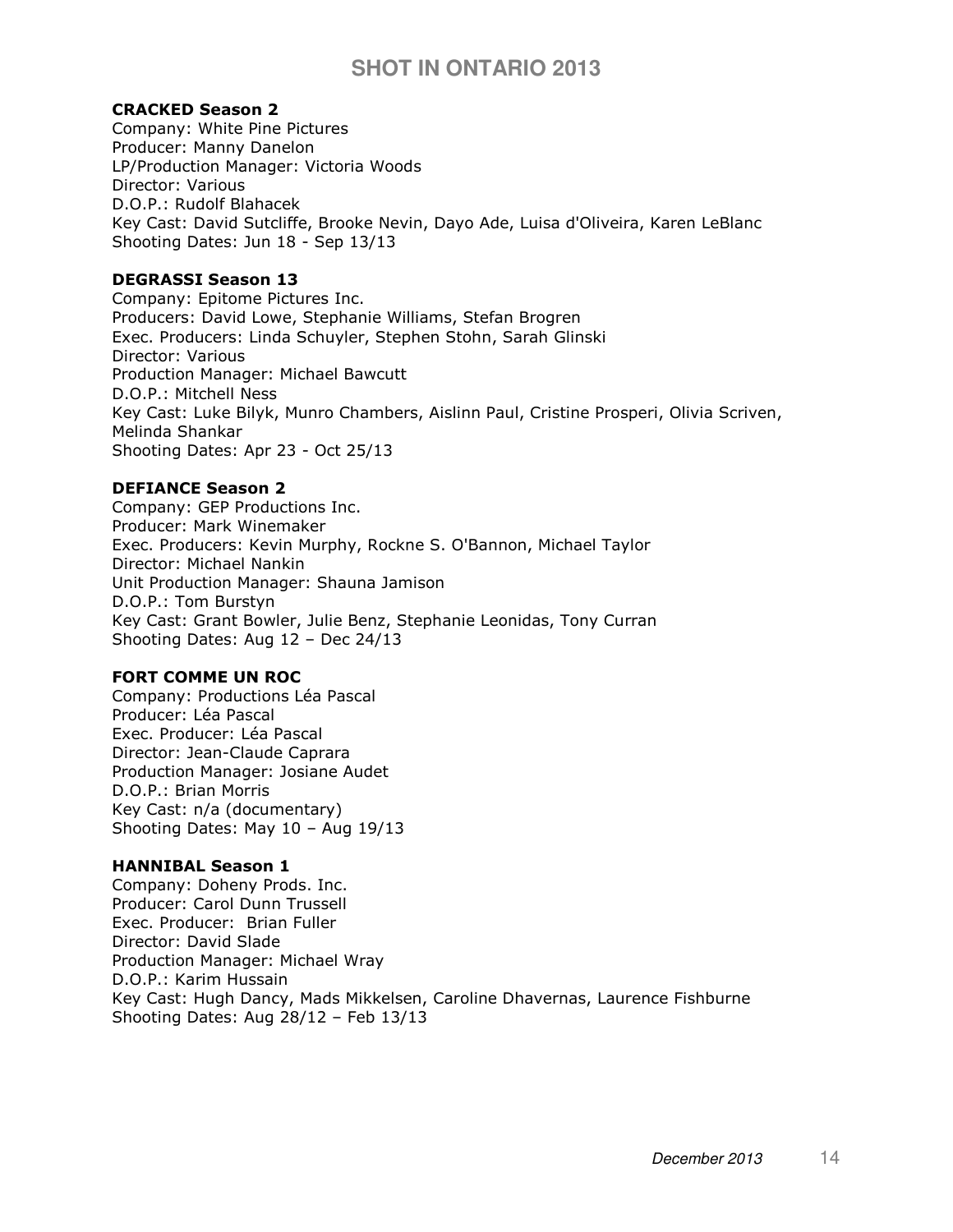#### HANNIBAL Season 2

Company: Doheny Productions Inc. Producer: Michael Wray Exec. Producers: Bryan Fuller, Martha De Laurentiis, Steve Lightfoot, Chris Brancato, Jesse Alexander Director: Various Production Manager: Laurie Mirsky D.O.P.: Jim Hawkinson Key Cast: Hugh Dancy, Mads Mikkelsen, Laurence Fishburne, Caroline Dhavernas, Hettiene Parks, Aaron Abrams, Scott Thompson Shooting Dates: Sep 10/13 - Mar 20/14

#### HEMLOCK GROVE Season 2

Company: Lockhem Productions Inc. Exec. Producer: Brian McGreevy, Lee Shipman, Charles Eglee, Eli Roth, Eric Newman, Michael Connolly, David Straiton Producer: Lynn Raynor Director: Various Production Manager: Brian Parker D.O.P.: Fernando Arguelles Key Cast: Famke Janssen, Bill Skarsgard, Landon Liboiron, Dougray Scott Shooting Dates: Oct 1/13 – Feb 25/14

#### HORIZON Pilot

Company: GEP Productions Inc./ NBC Producer: Gayle Anne Hurd Director: Yves Simoneau Line Producer: Terry Gould Production Manager: Brian Campbell D.O.P.: Guy Dufaux Key Cast: Ruth Bradley, Taylor Handley, Cary Elwes, Meg Steedle, Mark Famiglietti, Joshua Braaten Shooting Dates: Aug 1 – Aug 30/13

## LOVE IS DEAD Pilot

Company: GEP Productions Inc. Producer: Sean Ryerson Exec. Producers: Katie O'Connell, Elisa Roth Director: Lorene Scarfaria Key Cast: Ben Rappaport, Janina Gavankar, Khary Payton Shooting Dates: Oct 16 – 23/13

## LOST GIRL Season 4

Company: Prodigy Pictures Producer: Wanda Chaffey Exec. Producers: Emily Andras, Jay Firestone, Plato Fountidakis, Paul Rapovski Production Manager: James Crouch Directors: Various D.O.P.: Craig Wright Key Cast: Anna Silk, Ksenia Solo, Kris Holden-Ried, Zoie Palmer, Rick Howland Shooting Dates: Jun 03 - Oct 21/13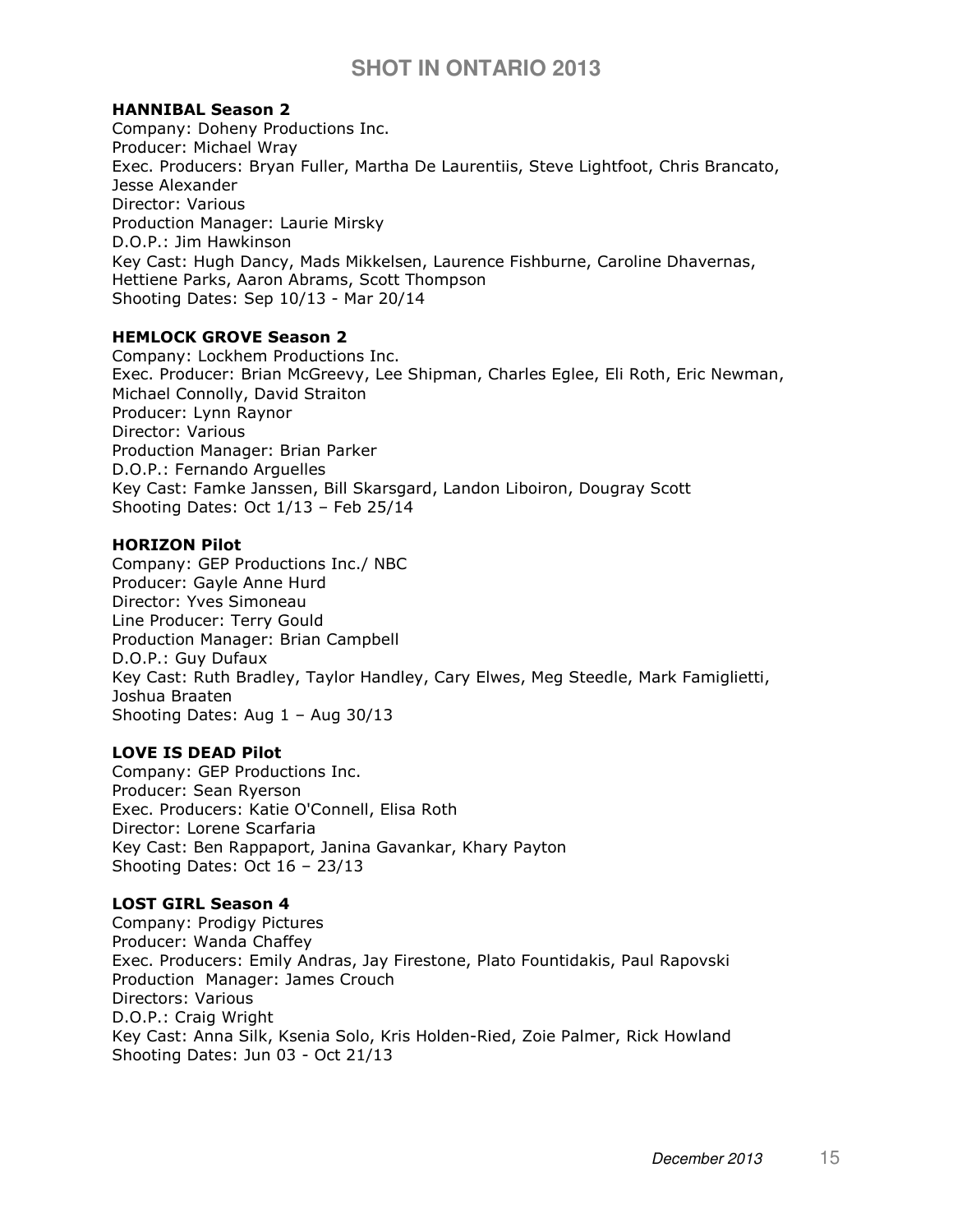## LUCKY 7 TV Pilot

Company: ABC Producer: Michael Maschio Director: Paul McGuigan Production Manager: Lena Cordina D.O.P.: Luc Montpellier, Key Cast: Jack Fulton, Rizwan Manji Shooting Dates: Mar 11- May 22/13

## LUCKY 7 Season 1

Company: Stage 49 Ltd. Producer: Richard Hues Exec. Producers: Justin Falvey, Darryl Frank, Kay Mellor, Jason Richman, Steven Spielberg, David Zabel Director: Various Production Manager: Bernard Bourret D.O.P.: Luc Montpellier, Fabian Wagner Key Cast: Jack Fulton, Rizwan Manji Shoot Dates: Jul 17 – Oct 4/13

## MOTEL MONSTRE

Company: Slalom Producer: Marie-Pierre Gariépy Exec. Producer: Marie-Pierre Gariépy Director: Martin Cadotte Production Manager: Geneviève Cousineau D.O.P.: Louis Durocher & Gabriel Levesque Key Cast: Gabrielle Fontaine, Anie Richer, Vincent Poirier, Pascal Boyer Shooting Dates: Jan 28 – April 19/13

## MURDOCH MYSTERIES Season 7

Company: Shaftesbury Murdoch VII Inc. Producers: Peter Meyboom, Stephen Montgomery Exec. Producers: Christina Jennings, Scott Garvie, Peter Mitchell Director: Various Production Manager: Jeremy Hood D.O.P.: Jim Jeffrey, Yuri Yakubiw Key Cast: Yannick Bisson, Helene Joy, Jonny Harris, Thomas Craig, Georgina Reilly Shooting Dates: May 21 - Nov 15/13

## NEXT STEP Season 2

Company: Temple Dance II Productions Ltd. Producer: Laurie McLarty Exec. Producers: David Fortier, Ivan Schneeberg, Frank Van Keeken, Director: Various Production Manager: Michael H Stoyanov D.O.P.: Kim Derko Key Cast: Victoria Baldesarra, Alexandra Beaton, Brittany Raymond, Trevor Tordjman, Isaac Lupien Shooting Dates: Jul 22 – Sep 30/13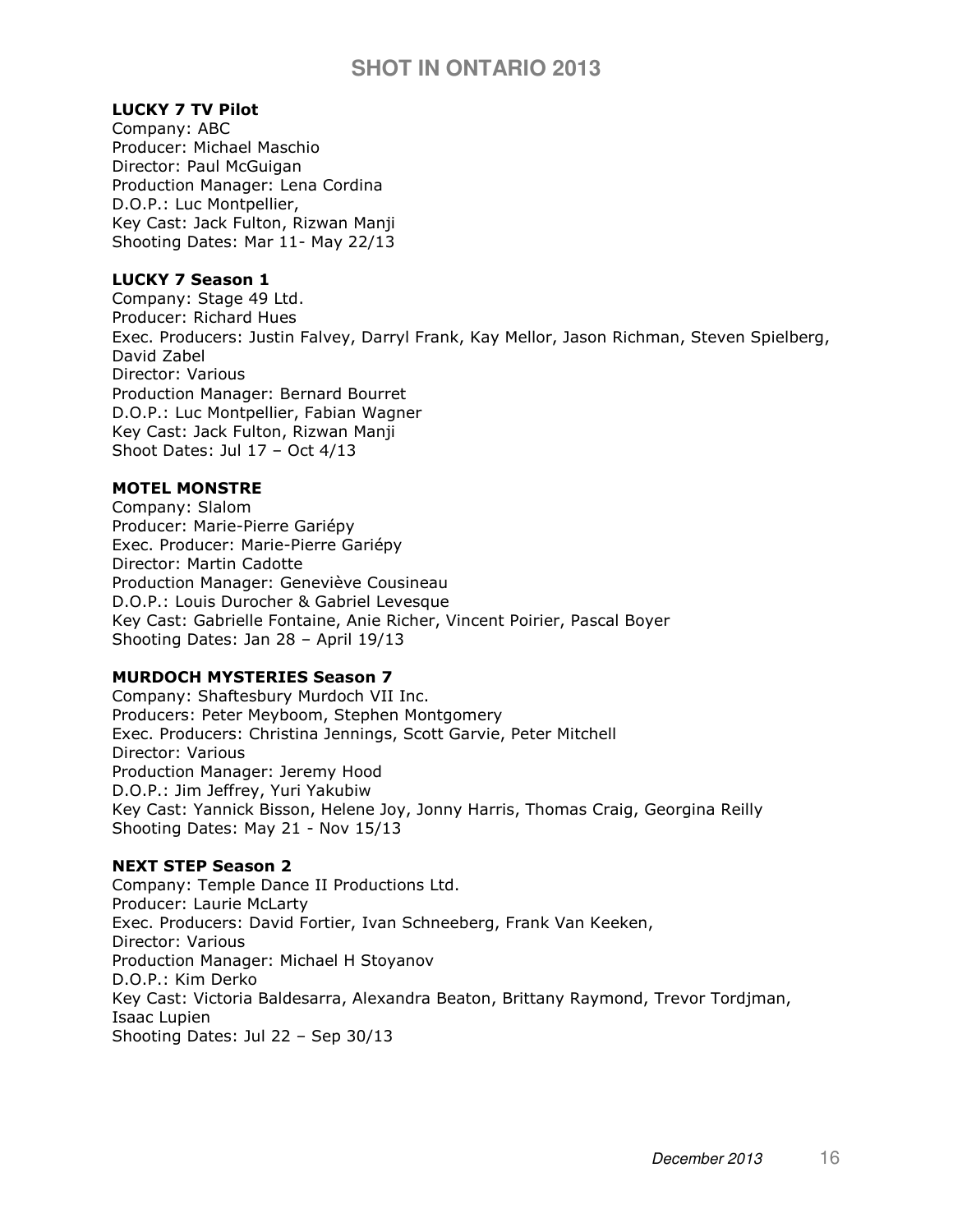#### NIKITA Season 4

Company: Warner Bros Producer: Marc Alpert Exec. Producer: Craig Silverstein Director: Various Production Manager: Alex Jordan D.O.P.: Glen Keenan Key Cast: Maggie Q, Lyndsy Fonseca, Shane West Shooting Dates: Jul 23- Sep 30/13

## ORPHAN BLACK Season 2

Company: BBC America Producer: Claire Welland Exec. Producers: Ivan Schneeberg, David Fortier, Graeme Manson, John Fawcett Directors: various D.O.P.: Aaron Morton Production Manager: Gina Fowler Key Cast: Tatiana Maslany, Jordan Gavaris, Kevin Hanchard, Dylan Bruce, Maria Doyle Kennedy Shooting Dates: Sept 23/13 – Feb 18/14

## PLAYED

Company: Muse Entertainment Enterprises Producer: John Calvert Exec. Producers: Janis Lundman, Adrienne Mitchell, Greg Nelson, Michael Prupas Production Manager: Sandra Lumlock Director: Adrienne Mitchell D.O.P.: Tom Best Key Cast: Lisa Marcos, Vincent Walsh, Chandra West, Dwain Murphy, Agam Darshi Shooting Dates: Apr 29 – Sep 16/13

## PRIME RADICALS Season 2

Company: GAPC Entertainment Exec. Producers: Ken Stewart, Hoda Elatawi Producer: Hoda Elatawi, Ken Stewart Director: Graham Rapsey Production Manager: Nancy Boucher D.O.P.: Michael Tien Key Cast: Norm MacQueen, Alanna Bale, Kevin Wang Shooting Dates: Dec/12 – Feb 28/13

#### REIGN Season 1

Company: CBS Television Studios / CW Television Network Producers: Frank Siracusa, John Weber Exec. Producers: Laurie McCarthy, Frank Siracusa, John Weber Director: Various Consulting Producer : Brad Silberling Line Producer: Thom J. Pretak Production Manager: Chris Pavoni D.O.P.: Paul Sarossy Key Cast: Mark Baldesarra, Peter DaCunha, Katy Grabstas Shooting Dates: Jul/13 – Apr 10/14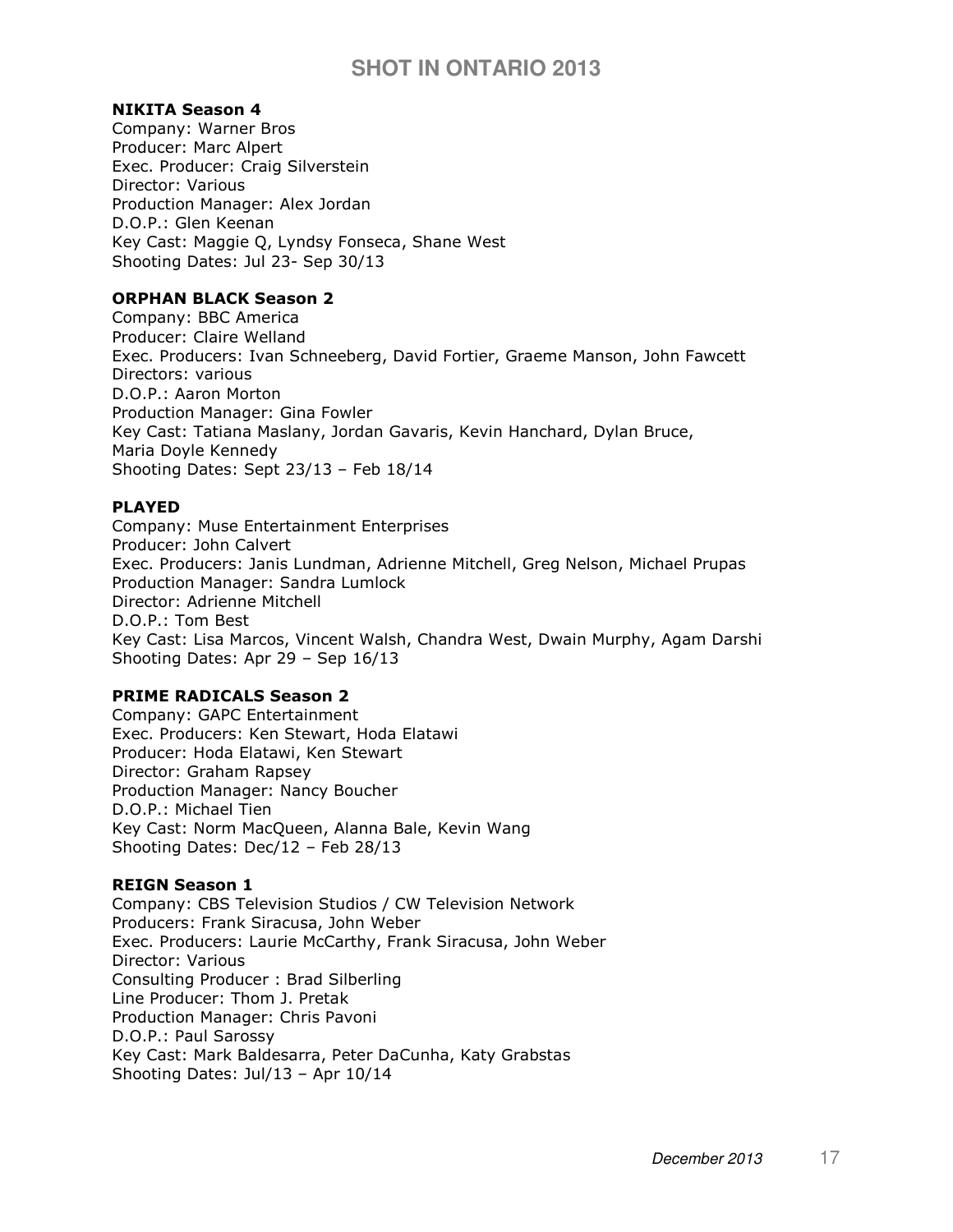#### REMEDY Season 1

Company: Remedy Season One Inc. Producer: Peter Meyboom Exec. Producers: Bernard Zukerman, Greg Spottiswood, Kelly Makin, Adam Barkin Director: Don McBrearty, Kelly Makin Production Manager: Marc Dassas Key Cast: Dillon Casey, Genelle Williams , Sara Canning, Enrico Colantoni Shooting Dates: Sep. 30 – Feb 1/14

#### RENDEZ-VOUS Season 3

Company: Productions Léa Pascal Producer: Léa Pascal Exec. Producer: Léa Pascal Director: Léa Pascal, Aurèle Gaudet, Marie-Pascale Laurencelle Production Manager: Josiane Audet D.O.P.: Brian Morris, Phil Grondin, Jean-Claude Caprara Key Cast: n/a (documentary) Shooting Dates: Jun 11 – Sep 21/13

#### ROOKIE BLUE Season 4

Company: Rookie Blue Four Inc. Producers: Linda Pope, Kathy Avrich-Johnson Exec. Producers: David Wellington, Tassie Cameron, Ilana Frank, John Morayniss Director: Various Production Manager: Brian Gibson Key Cast: Missy Peregrym, Gregory Smith, Enuka Okuma, Travis Milne, Charlotte Sullivan, Matt Gordon Shooting Dates: Aug 20/12 – Jan 25/13

#### RUBY Season 2

Company: Slalom Productions Producer: Marie-Pierre Gariépy Directors: Martin Cadotte, Marie-Josée Houle, Renaud Lafond Production Manager: Geneviève Cousineau D.O.P.: Phillip Grondin Key Cast: Nadia Campbell Shooting Dates: Sep /12 - May /13

#### RUBY Season 3

Company: Slalom Productions Producer: Marie-Pierre Gariépy Director: Martin Cadotte, Renaud Lafond Production Manager: Geneviève Cousineau D.O.P.: Phillip Grondin Key Cast: Nadia Campbell Shooting Dates: Aug 15/13 - Mar 21/14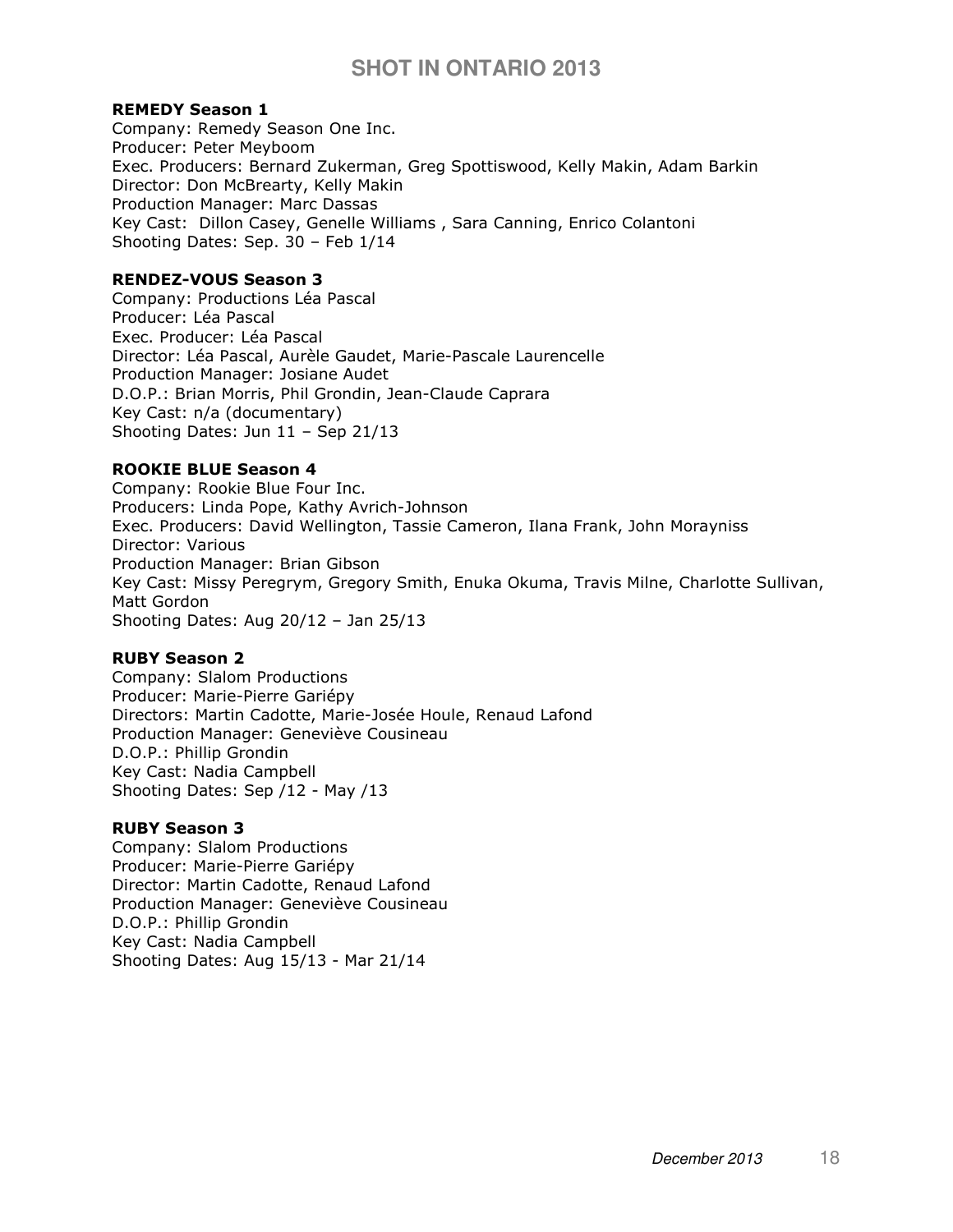#### RUBY SKYE P.I. Season 3

Company: RSPI-TMP Ltd. Producer: Jordana Aarons Exec. Producers: Jill Golick, Janice Dawe Director: Kelly Harms D.O.P.: Celiana Cardenas Key Cast: Madison Cheeatow, Marlee Maslove, Scott Beaudin, Elena Gorgevska Shooting Dates: Nov 15 - Nov 29/13

#### SATISFACTION Season 1

Company: DHX Satisfaction Prods. I Inc. Producers: Steven DeNure, Tracey Jardine, Jim Corston Exec. Producers: Michael Donovan, Tim McAuliffe Director: Various Production Manager: Mark Reid D.O.P.: Ken Krawczyk Key Cast: Luke MacFarlane; Leah Cudmore, Ryan Bellville Shooting Dates: Apr 29 – Jun 28/13

#### SAVING HOPE, SEASON 2

Company: Hope Zee Two Inc. Producer: Linda Pope Exec. Producers: Ilana Frank, David Wellington Director: Various Unit Producer /Production Manager: Brian Gibson D.O.P.: David Perrault Key Cast: Erica Durance, Julia Taylor Ross, Daniel Gillies, Kristopher Turner, Michael Shanks Shooting Dates: Mar 18 – Sep 30/13

#### SENSITIVE SKIN

Company: Rhombus Media Producers: Niv Fichman, Sari Friedland Exec. Producers: Hugo Blick, Kim Cattrall LP/Production Manager: Sari Friedland Director: Don McKellar D.O.P.: Douglas Koch Key Cast: Kim Cattrall, Don McKellar, Nicolas Wright Shooting Dates: Oct 21 - Dec 06/13

#### SUITS Season 3

Company: GEP Productions Inc. Producer: Jonathan Hackett; Anton Cropper Exec. Producers: David Bartis , Doug Liman , Aaron Korsh Director: Various Production Manager: Carmen Arndt D.O.P.: Daniel Stoloff Key Cast: Gabriel Macht, Patrick J Adams, Rick Hoffmann, Gina Torres, Meaghan Markle, Sarah Rafferty Shooting Dates: Apr 9 – Oct 31/13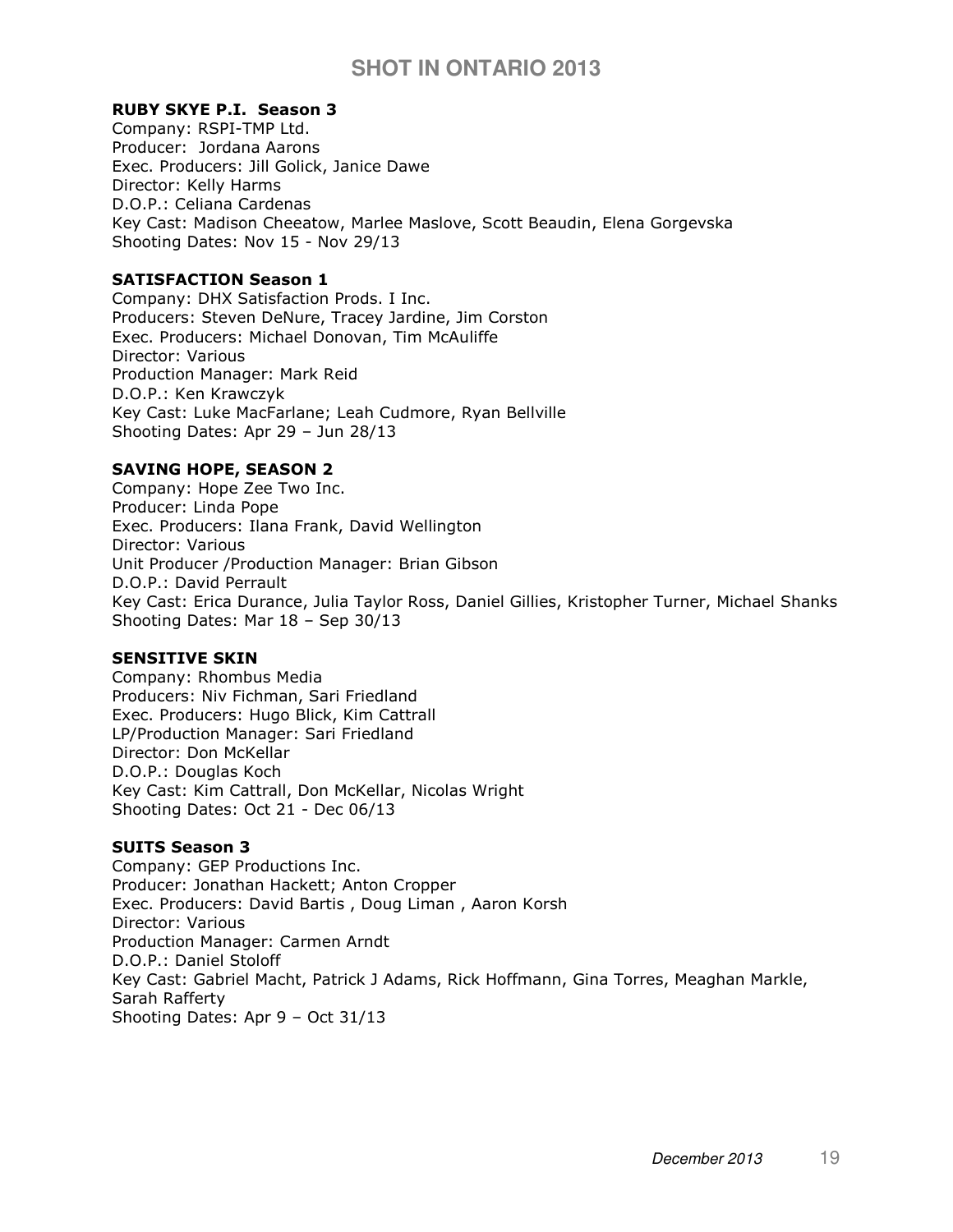#### SPUN OUT Season 1

Company: Spun Out Productions Inc. Producer: Colin Brunton Exec. Producers: Andrew Barnsley, Brian Roberts, Jeff Biederman, Brent Piaskoski, Kim Arnott Director: Brian Roberts Production Manager: Jim Mauro D.O.P.: Gerald Packer Key Cast: Dave Foley, Paul Campbell, Al Mukadam, Rebecca Dalton, Holly Deveaux, JP Manoux, Darcy Michael Shooting Dates: Apr 29 – Jul 19/13

## THE BEST LAID PLANS Mini Series

Company: CBC TBLP Productions Inc. Producers: Brian Dennis, Phyllis Platt, Peter Moss Exec. Producers: Brian Dennis, Peter Moss, Phyllis Platt Director: Peter Moss, Jim Allodi LP/Production Manager: Mary Pantelidis D.O.P.: Gavin Smith Key Cast: Kenneth Welsh, Sarah Allen, Raoul Bhaneja, Mark McKinney, Barbara Gordon Shooting Dates: Aug 12 - Oct 22/13

#### THE DIVIDE Season 1

Company: Canadian Divide Productions Corp. Producer: Terry Gould Exec. Producers: Richard LaGravenese, Tony Goldwyn, John Tinker, Andrew Sugerman Directors: Various D.O.P.: Bob Aschmann Production Manager: Ted Miller Key Cast: Aunjanue Ellis, Paul Schneider, Clarke Peters, Marin Ireland, Joe Anderson, Damon Gupton Shooting Dates: Dec 2/13 – Mar 28/14

#### THE LISTENER Season 4

Company: Shaftesbury Films Producer: Peter Meyboom Exec. Producers: Christina Jennings, Scott Garvie, Sharon Tal Yguado, Peter Mohan, Karen Troubetzkoy Directors: Various Production Manager: Marc Dassas D.O.P.: James E. Jeffrey Key Cast: Craig Olejnik, Lauren Lee Smith & Ennis Esmer Shooting Dates: Nov 5/12 – Apr 13/13

#### THE STRAIN Season 1

Company: 20th Century Fox Producer: Miles Dale Exec. Producers: Carlton Cuse, Guillermo del Toro, Chuck Hogan, Gary Ungar Director: Guillermo del Toro Production Manager: Anna Beben D.O.P.: Checco Varese Key Cast: Kevin Durand, Sean Astin, John Hurt, Francis Capra, Robert Maillet Shooting Dates: Sep 16/13 – May 9/14